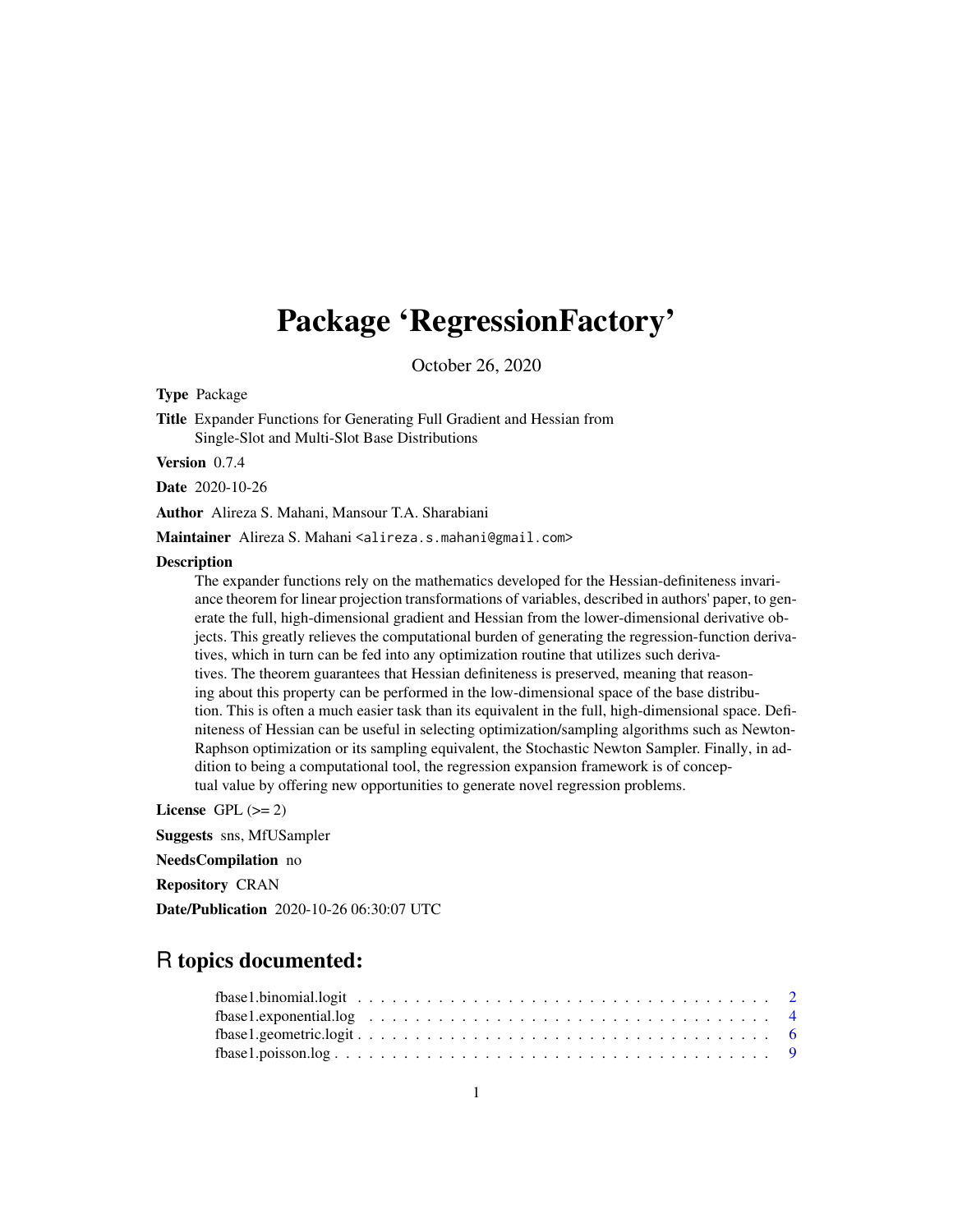<span id="page-1-0"></span>

| Index |                                                                                                         |  |
|-------|---------------------------------------------------------------------------------------------------------|--|
|       |                                                                                                         |  |
|       |                                                                                                         |  |
|       |                                                                                                         |  |
|       |                                                                                                         |  |
|       | $fbase2.gaussian_identity.log \ldots \ldots \ldots \ldots \ldots \ldots \ldots \ldots \ldots \ldots 13$ |  |
|       | $fbase2. gamma.log.log \ldots \ldots \ldots \ldots \ldots \ldots \ldots \ldots \ldots \ldots \ldots 11$ |  |
|       |                                                                                                         |  |

fbase1.binomial.logit *Single-Parameter Base Log-likelihood Function(s) for Binomial GLM*

#### Description

Vectorized, single-parameter base log-likelihood functions for binomial GLM using various link functions. These base functions can be supplied to the expander function [regfac.expand.1par](#page-17-1) in order to obtain the full, high-dimensional log-likleihood and its derivatives.

#### Usage

```
fbase1.binomial.logit(u, y, fgh=2, n=1)
fbase1.binomial.probit(u, y, fgh=2, n=1)
fbase1.binomial.cauchit(u, y, fgh=2, n=1)
fbase1.binomial.cloglog(u, y, fgh=2, n=1)
```
#### Arguments

| u   | Varying parameter of the base log-likelihood function. This parameter is in-<br>tended to be projected onto a high-dimensional space using the familiar regres-<br>sion transformation of u <- X%*% beta. In the typical use-case where the caller is<br>regfac.expand.1par, a vector of values are supplied, and return objects will<br>have the same length as u. |
|-----|---------------------------------------------------------------------------------------------------------------------------------------------------------------------------------------------------------------------------------------------------------------------------------------------------------------------------------------------------------------------|
| У   | Fixed slot of the base distribution, corresponding to the response variable in the<br>regression model. For binomial family, it must be an integer vector with values<br>between 0 and n.                                                                                                                                                                           |
| fgh | Integer with possible values $0,1,2$ . If fgh=0, the function only calculates and<br>returns the log-likelihood vector and no derivatives. If fgh=1, it returns the log-<br>likelihood and its first derivative in a list. If fgh=2, it returns the log-likelihood,<br>as well as its first and second derivatives in a list.                                       |
| n   | Number of trials in the binomial model. This parameter is assumed to be fixed,<br>and must be supplied by the user. If $n == 1$ , the model is reduced to binary<br>logit/probit/cauchit/cloglog regression.                                                                                                                                                        |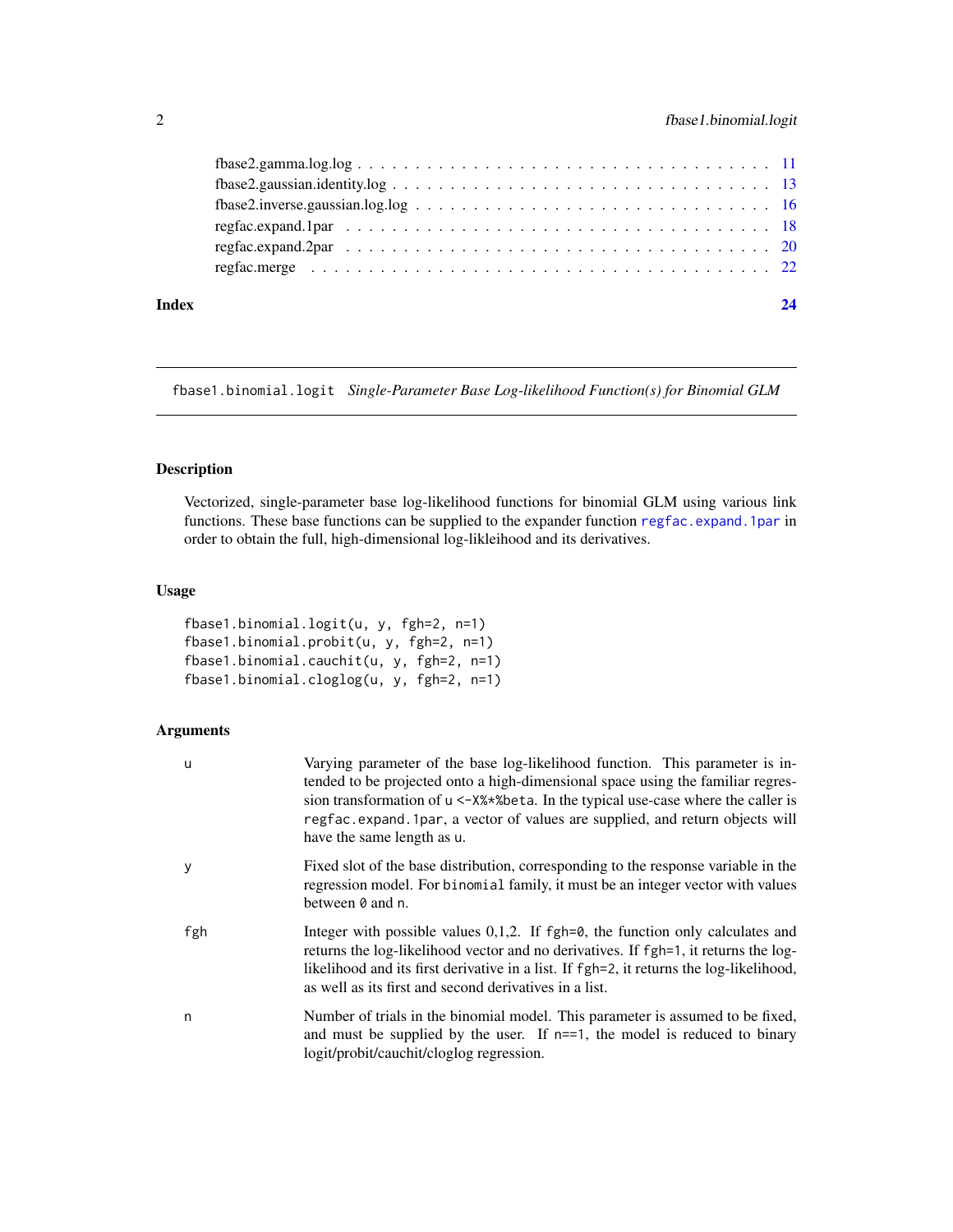#### Value

If fgh==0, the logit version returns  $-(n \times \log(1+\exp(-u)) + (n-y) \times u)$ , the probit returns  $y \times \log(pnorm(u)) + (n-y) \times \log(1-\exp(-u))$ the cauchit returns  $y * log(pcauchy(u)) + (n-y) * log(1-pcauchy(u))$ , and the cloglog returns  $y * log(1-exp(-exp(u)))-(n-y) * exp(u)$ . If fgh==1, a list is returned with elements f and g, where the latter is a vector of length length(u), with each element being the first derivative of the above expressions. If fgh==2, the list will include an element named h, consisting of the second derivatives of f with respect to u.

#### Note

In all base log-likelihood functions, we have dropped any additive terms that are independent of the distribution parameter, e.g. constant terms or those terms that are dependent on the response variable only. This is done for computational efficiency. Therefore, these functions cannot be used to obtain the absolute values of log-likelihood functions but only in the context of optimization and/or sampling. Users can write thin wrappers around these functions to add the constant terms to the function value. (Derivatives do not need correction. For binomial family, all factorial terms are ignored since they only depend on n and y.)

#### Author(s)

Alireza S. Mahani, Mansour T.A. Sharabiani

#### See Also

[regfac.expand.1par](#page-17-1)

```
## Not run:
library(sns)
library(MfUSampler)
# using the expander framework and binomial base log-likelihood
# to define log-likelihood function for binary logit regression
loglike.logit <- function(beta, X, y, fgh) {
  regfac.expand.1par(beta, X, y, fbase1.binomial.logit, fgh, n=1)
}
# generate data for logistic regression
N < - 1000K < -5X <- matrix(runif(N*K, min=-0.5, max=+0.5), ncol=K)
beta <- runif(K, min=-0.5, max=+0.5)
y <- 1*(runif(N) < 1.0/(1+exp(-X%*%beta)))
# obtaining glm coefficients for comparison
beta.glm <- glm(y~X-1, family="binomial")$coefficients
# mcmc sampling of log-likelihood
nsmp <- 100
```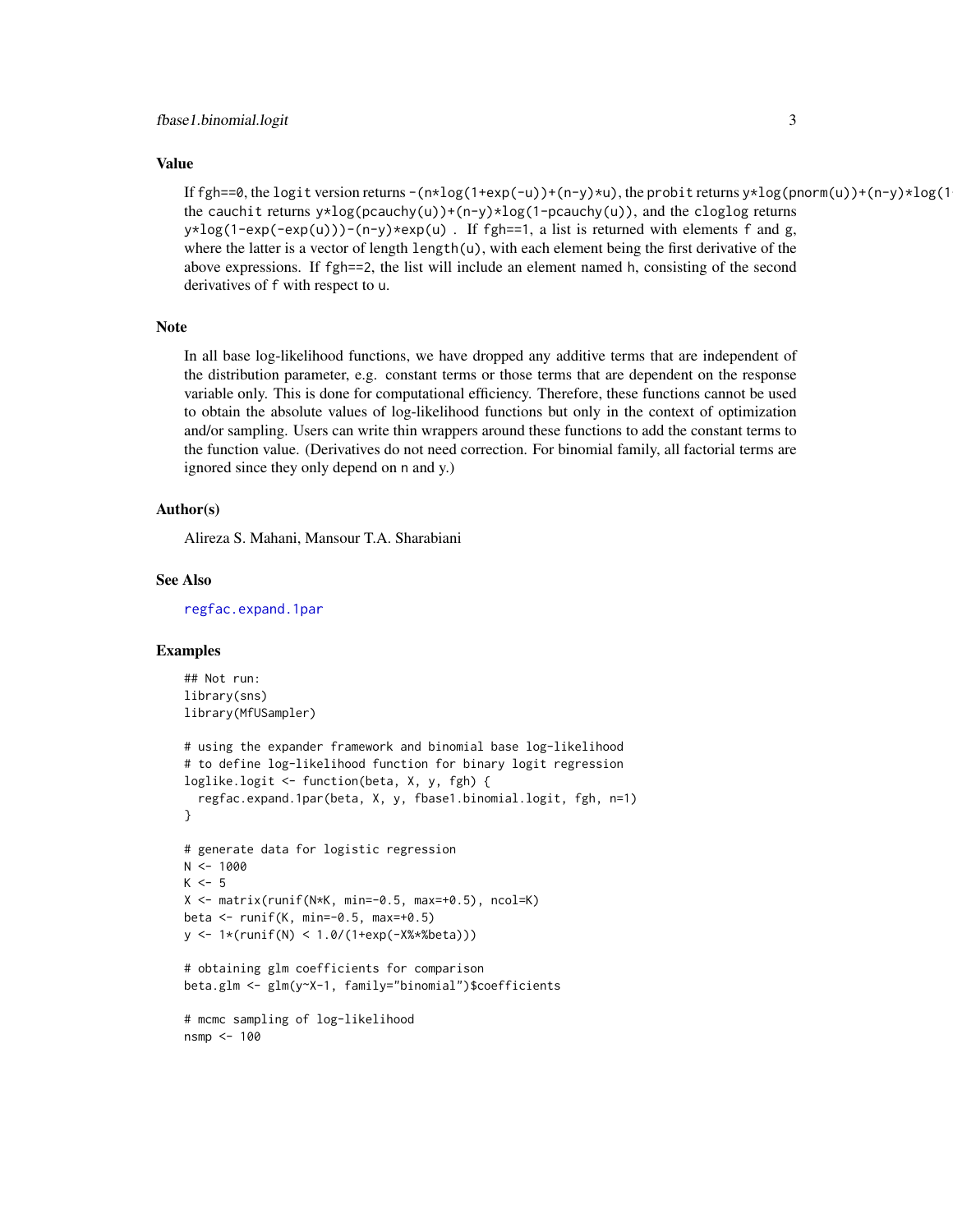```
# Slice Sampler (no derivatives needed)
beta.smp <- array(NA, dim=c(nsmp,K))
beta.tmp <- rep(0,K)
for (n in 1:nsmp) {
  beta.tmp <- MfU.Sample(beta.tmp
    , f=function(beta, X, y) loglike.logit(beta, X, y, fgh=0), X=X, y=y)
  beta.smp[n,] <- beta.tmp
}
beta.slice <- colMeans(beta.smp[(nsmp/2+1):nsmp,])
# Adaptive Rejection Sampler
# (only first derivative needed)
beta.smp <- array(NA, dim=c(nsmp,K))
beta.tmp \leq rep(0,K)
for (n in 1:nsmp) {
  beta.tmp <- MfU.Sample(beta.tmp, uni.sampler="ars"
    , f=function(beta, X, y, grad) {
        if (grad)
          loglike.logit(beta, X, y, fgh=1)$g
        else
          loglike.logit(beta, X, y, fgh=0)
      }
    , X=X, y=y)
  beta.smp[n,] <- beta.tmp
}
beta.ars <- colMeans(beta.smp[(nsmp/2+1):nsmp,])
# SNS (Stochastic Newton Sampler)
# (both first and second derivative needed)
beta.smp <- array(NA, dim=c(nsmp,K))
beta.tmp \leq rep(0,K)
for (n in 1:nsmp) {
  beta.tmp <- sns(beta.tmp, fghEval=loglike.logit, X=X, y=y, fgh=2)
  beta.smp[n,] <- beta.tmp
}
beta.sns <- colMeans(beta.smp[(nsmp/2+1):nsmp,])
# compare results
cbind(beta.glm, beta.slice, beta.ars, beta.sns)
## End(Not run)
```
fbase1.exponential.log

*Single-Parameter Base Log-likelihood Function for Exponential GLM*

#### Description

Vectorized, single-parameter base log-likelihood functions for exponential GLM using log link function. The base function(s) can be supplied to the expander function [regfac.expand.1par](#page-17-1) in order to obtain the full, high-dimensional log-likleihood and its derivatives.

<span id="page-3-0"></span>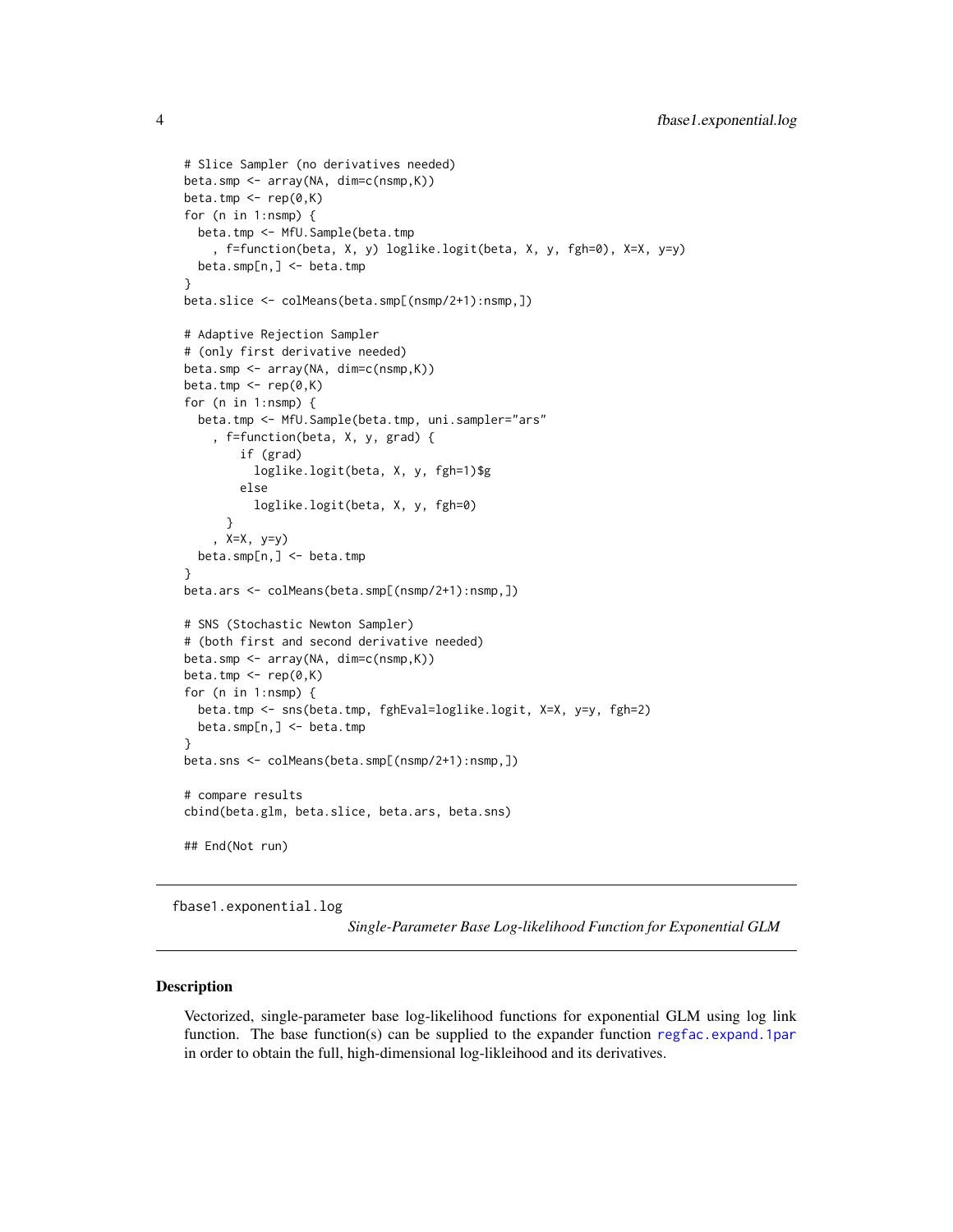#### <span id="page-4-0"></span>Usage

fbase1.exponential.log(u, y, fgh=2)

#### Arguments

| u   | Varying parameter of the base log-likelihood function. This parameter is in-<br>tended to be projected onto a high-dimensional space using the familiar regres-<br>sion transformation of $u < -X\$ \astbeta. In the typical use-case where the caller is<br>regfac. expand. 1 par, a vector of values are supplied, and return objects will<br>have the same length as u. |
|-----|----------------------------------------------------------------------------------------------------------------------------------------------------------------------------------------------------------------------------------------------------------------------------------------------------------------------------------------------------------------------------|
| у   | Fixed slot of the base distribution, corresponding to the response variable in<br>the regression model. For Poisson family, it must be a vector of non-negative<br>integers.                                                                                                                                                                                               |
| fgh | Integer with possible values $0,1,2$ . If fgh= $\theta$ , the function only calculates and<br>returns the log-likelihood vector and no derivatives. If fgh=1, it returns the log-<br>likelihood and its first derivative in a list. If fgh=2, it returns the log-likelihood,<br>as well as its first and second derivatives in a list.                                     |

#### Value

If fgh==0, the function returns  $-u-y*exp(-u)$  for log. If fgh==1, a list is returned with elements f and g, where the latter is a vector of length length(u), with each element being the first derivative of the above expressions. If fgh==2, the list will include an element named h, consisting of the second derivatives of f with respect to u.

#### Author(s)

Alireza S. Mahani, Mansour T.A. Sharabiani

#### See Also

[regfac.expand.1par](#page-17-1)

```
## Not run:
library(sns)
library(MfUSampler)
# using the expander framework and base distributions to define
# log-likelihood function for exponential regression
loglike.exponential <- function(beta, X, y, fgh) {
  regfac.expand.1par(beta, X, y, fbase1.exponential.log, fgh)
}
# generate data for exponential regression
N < - 1000K < -5X \leq matrix(runif(N*K, min=-0.5, max=+0.5), ncol=K)
beta <- runif(K, min=-0.5, max=+0.5)
```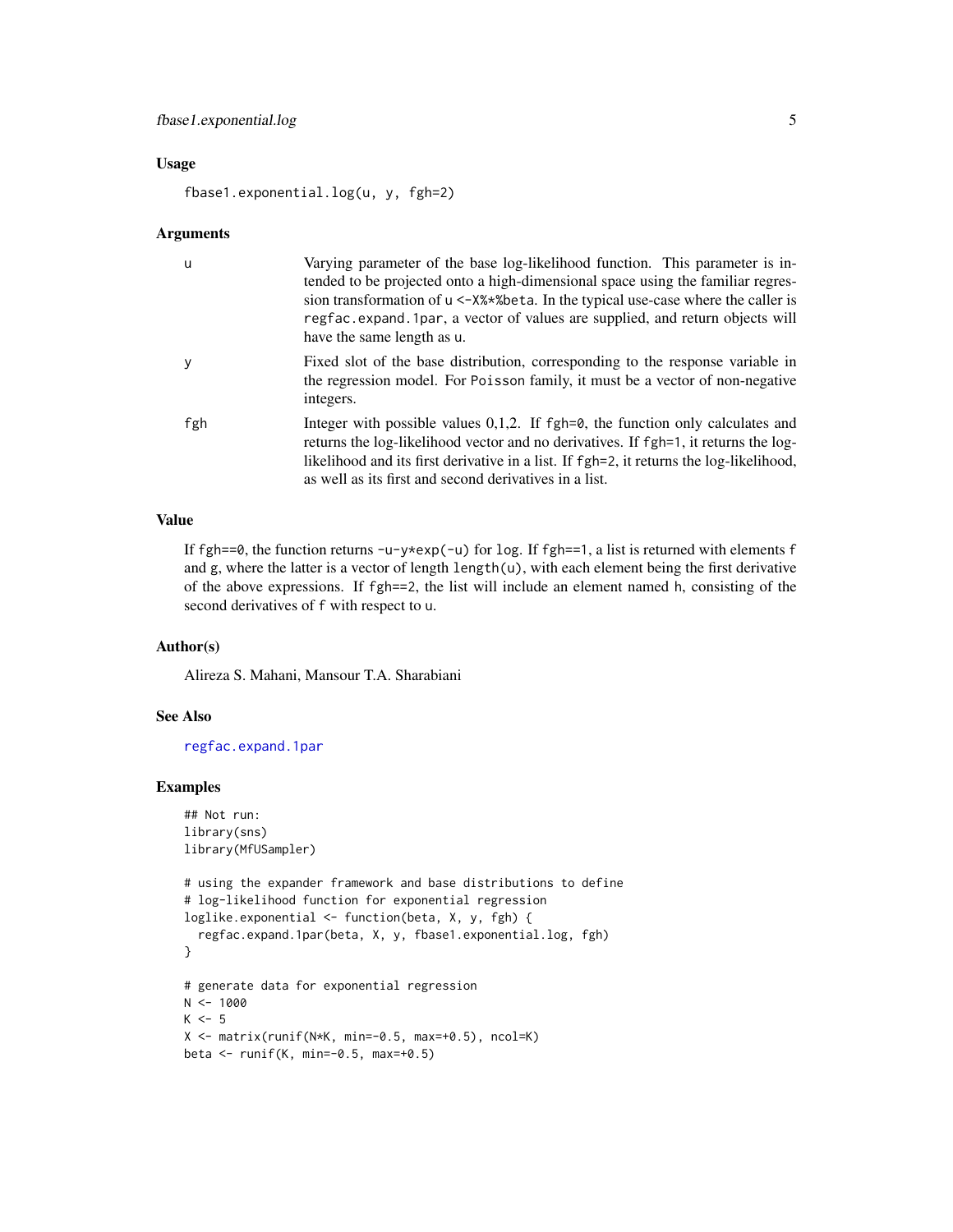```
y \leftarrow \text{resp}(N, \text{ rate} = \text{exp}(-X\text{***} \text{beta}))# mcmc sampling of log-likelihood
nsmp <- 100
# Slice Sampler (no derivatives needed)
beta.smp <- array(NA, dim=c(nsmp,K))
beta.tmp \leq rep(0,K)
for (n in 1:nsmp) {
  beta.tmp <- MfU.Sample(beta.tmp
    , f=loglike.exponential, X=X, y=y, fgh=0)
  beta.smp[n,] <- beta.tmp
}
beta.slice <- colMeans(beta.smp[(nsmp/2+1):nsmp,])
# Adaptive Rejection Sampler
# (only first derivative needed)
beta.smp <- array(NA, dim=c(nsmp,K))
beta.tmp \leq rep(0,K)
for (n in 1:nsmp) {
  beta.tmp <- MfU.Sample(beta.tmp, uni.sampler="ars"
    , f=function(beta, X, y, grad) {
        if (grad)
          loglike.exponential(beta, X, y, fgh=1)$g
        else
          loglike.exponential(beta, X, y, fgh=0)
      }
    , X=X, y=y)
 beta.smp[n,] <- beta.tmp
}
beta.ars <- colMeans(beta.smp[(nsmp/2+1):nsmp,])
# SNS (Stochastic Newton Sampler)
# (both first and second derivative needed)
beta.smp <- array(NA, dim=c(nsmp,K))
beta.tmp <- rep(0,K)
for (n in 1:nsmp) {
  beta.tmp <- sns(beta.tmp, fghEval=loglike.exponential, X=X, y=y, fgh=2)
  beta.smp[n,] <- beta.tmp
}
beta.sns <- colMeans(beta.smp[(nsmp/2+1):nsmp,])
# compare results
cbind(beta, beta.slice, beta.ars, beta.sns)
## End(Not run)
```
fbase1.geometric.logit

*Single-Parameter Base Log-likelihood Function for Exponential GLM*

<span id="page-5-0"></span>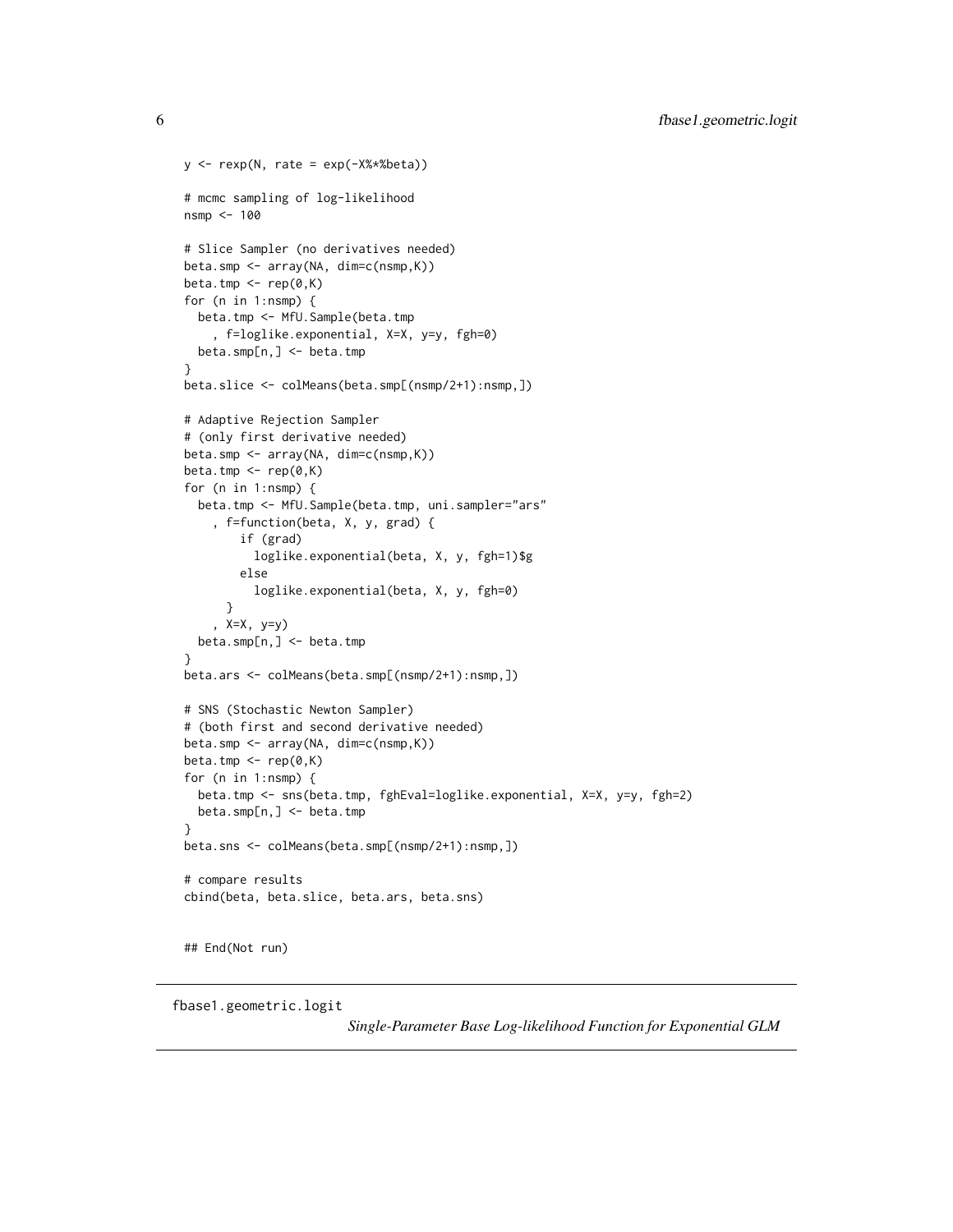#### <span id="page-6-0"></span>Description

Vectorized, single-parameter base log-likelihood functions for geometric GLM using logit link function. The base function(s) can be supplied to the expander function [regfac.expand.1par](#page-17-1) in order to obtain the full, high-dimensional log-likleihood and its derivatives.

#### Usage

fbase1.geometric.logit(u, y, fgh=2)

#### Arguments

| u   | Varying parameter of the base log-likelihood function. This parameter is in-<br>tended to be projected onto a high-dimensional space using the familiar regres-<br>sion transformation of $u < -X\$ \astbeta. In the typical use-case where the caller is<br>regfac. expand. 1 par, a vector of values are supplied, and return objects will<br>have the same length as u. |
|-----|----------------------------------------------------------------------------------------------------------------------------------------------------------------------------------------------------------------------------------------------------------------------------------------------------------------------------------------------------------------------------|
| y   | Fixed slot of the base distribution, corresponding to the response variable in the<br>regression model. For Geometric family, it must be a vector of non-negative<br>integers.                                                                                                                                                                                             |
| fgh | Integer with possible values $0,1,2$ . If fgh= $\theta$ , the function only calculates and<br>returns the log-likelihood vector and no derivatives. If fgh=1, it returns the log-<br>likelihood and its first derivative in a list. If fgh=2, it returns the log-likelihood,<br>as well as its first and second derivatives in a list.                                     |

#### Value

If fgh==0, the function returns  $-(y*u+(1+y)*log(1+exp(-u)))$  for log. If fgh==1, a list is returned with elements  $f$  and  $g$ , where the latter is a vector of length length $(u)$ , with each element being the first derivative of the above expressions. If fgh==2, the list will include an element named h, consisting of the second derivatives of f with respect to u.

#### Note

The logit function must be applied to the probability parameter to give X%\*%beta, which is in turn the inverse of the mean of the geometric distribution. For brevity, we still call the link function 'logit'.

#### Author(s)

Alireza S. Mahani, Mansour T.A. Sharabiani

#### See Also

[regfac.expand.1par](#page-17-1)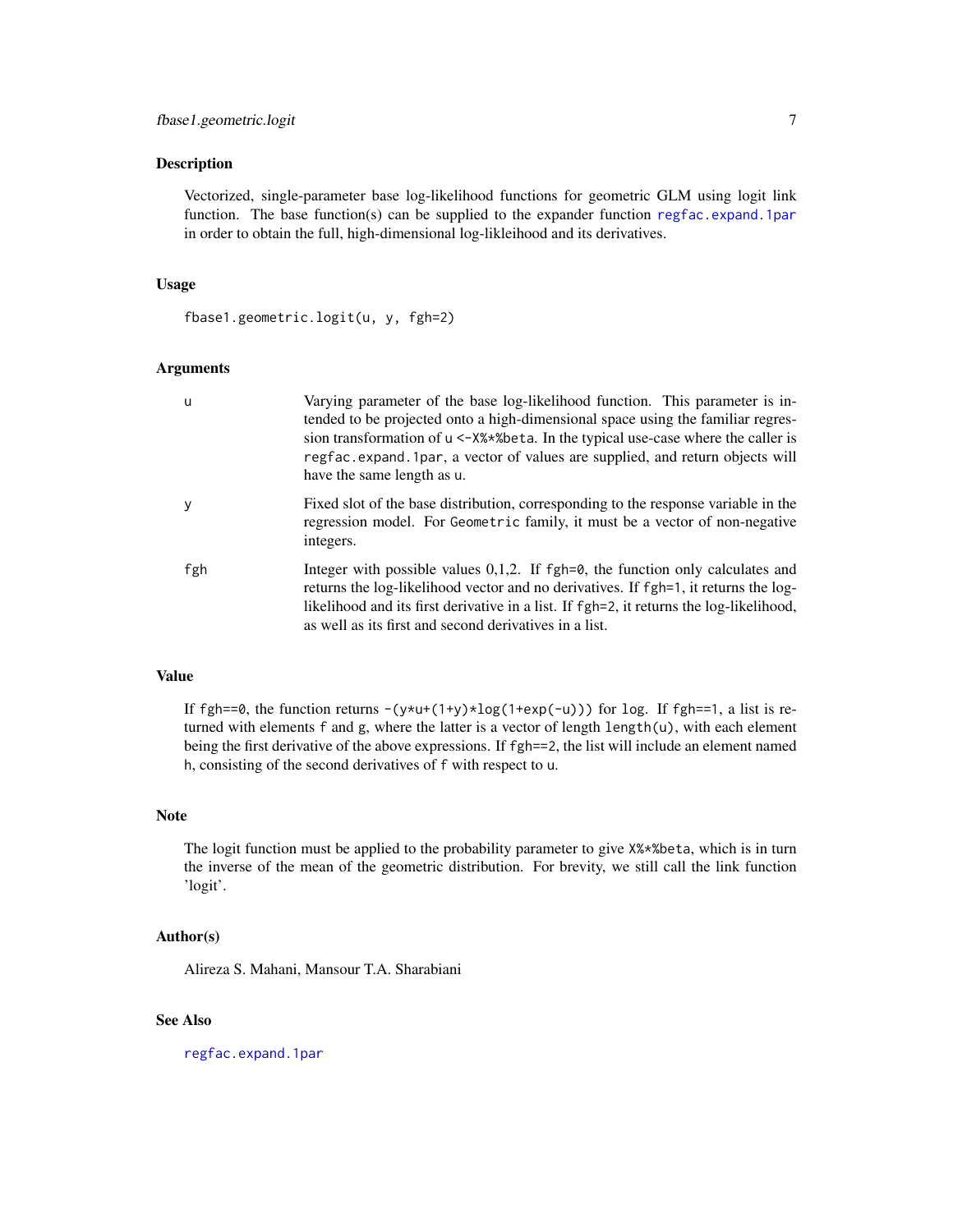#### Examples

## Not run:

```
library(sns)
library(MfUSampler)
# using the expander framework and base distributions to define
# log-likelihood function for geometric regression
loglike.geometric <- function(beta, X, y, fgh) {
  regfac.expand.1par(beta, X, y, fbase1.geometric.logit, fgh)
}
# generate data for geometric regression
N < - 1000K < -5X \le - matrix(runif(N*K, min=-0.5, max=+0.5), ncol=K)
beta \le runif(K, min=-0.5, max=+0.5)
y <- rgeom(N, prob = 1/(1+exp(-X%*%beta)))
# mcmc sampling of log-likelihood
nsmp <- 100
# Slice Sampler
beta.smp <- array(NA, dim=c(nsmp,K))
beta.tmp \leq rep(0,K)
for (n in 1:nsmp) {
 beta.tmp <- MfU.Sample(beta.tmp
    , f=loglike.geometric, X=X, y=y, fgh=0)
  beta.smp[n,] <- beta.tmp
}
beta.slice <- colMeans(beta.smp[(nsmp/2+1):nsmp,])
# Adaptive Rejection Sampler
beta.smp <- array(NA, dim=c(nsmp,K))
beta.tmp \leq rep(0,K)
for (n in 1:nsmp) {
  beta.tmp <- MfU.Sample(beta.tmp, uni.sampler="ars"
   , f=function(beta, X, y, grad) {
     if (grad)
      loglike.geometric(beta, X, y, fgh=1)$g
     else
       loglike.geometric(beta, X, y, fgh=0)
   }
   , X=X, y=y)
  beta.smp[n,] <- beta.tmp
}
beta.ars <- colMeans(beta.smp[(nsmp/2+1):nsmp,])
# SNS (Stochastic Newton Sampler)
beta.smp <- array(NA, dim=c(nsmp,K))
beta.tmp <- rep(0,K)
for (n in 1:nsmp) {
 beta.tmp <- sns(beta.tmp, fghEval=loglike.geometric, X=X, y=y, fgh=2, rnd = n>nsmp/4)
```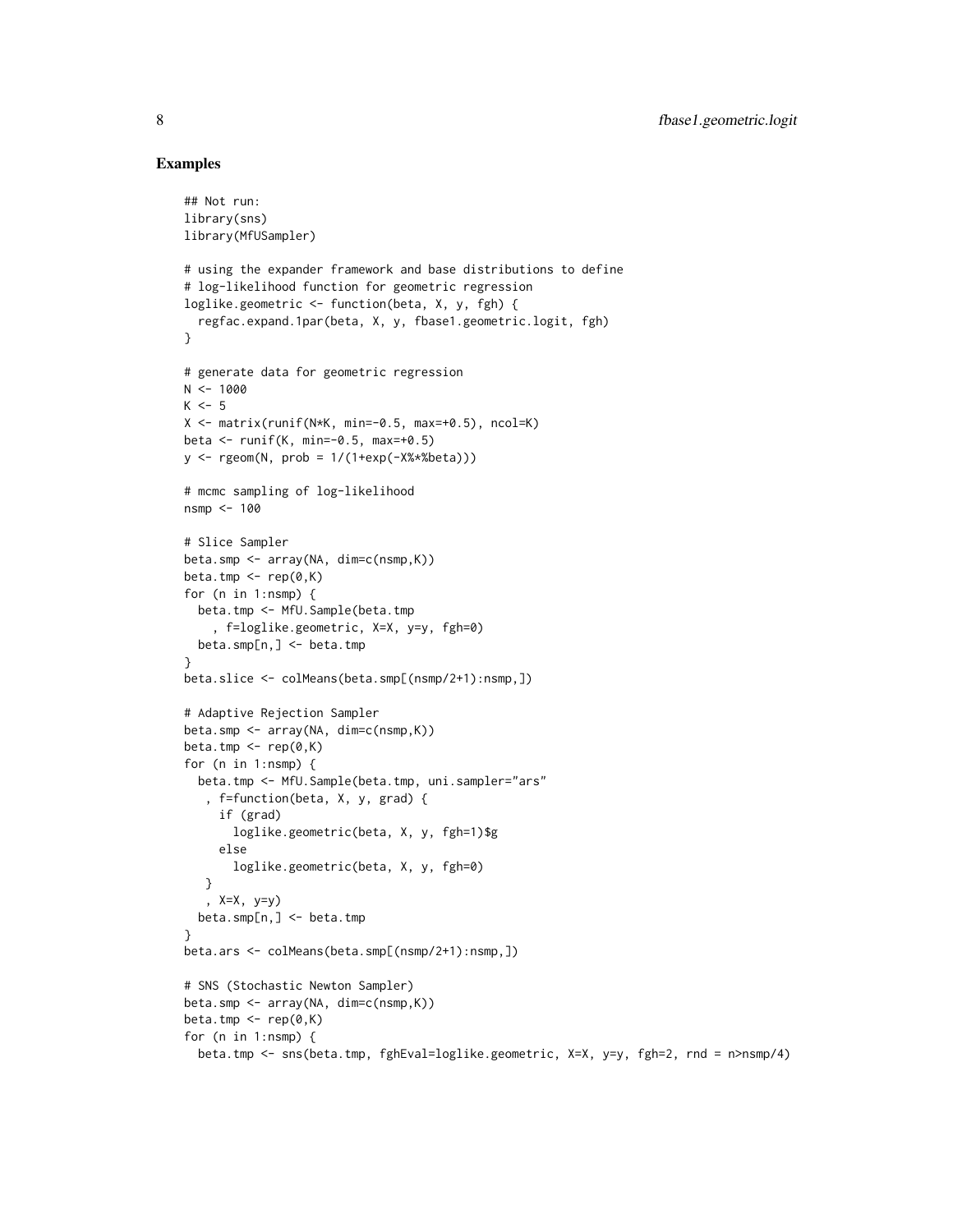#### <span id="page-8-0"></span>fbase1.poisson.log 9

beta.smp[n,] <- beta.tmp } beta.sns <- colMeans(beta.smp[(nsmp/2+1):nsmp,]) # compare sample averages with actual values cbind(beta, beta.sns, beta.slice, beta.ars) ## End(Not run)

fbase1.poisson.log *Single-Parameter Base Log-likelihood Function for Poisson GLM*

#### Description

Vectorized, single-parameter base log-likelihood functions for Poisson GLM using log link function. The base function(s) can be supplied to the expander function [regfac.expand.1par](#page-17-1) in order to obtain the full, high-dimensional log-likleihood and its derivatives.

#### Usage

fbase1.poisson.log(u, y, fgh=2)

#### Arguments

| u   | Varying parameter of the base log-likelihood function. This parameter is in-<br>tended to be projected onto a high-dimensional space using the familiar regres-<br>sion transformation of $u < -X\$ \ast\beta. In the typical use-case where the caller is<br>regfac. expand. 1 par, a vector of values are supplied, and return objects will<br>have the same length as u. |
|-----|-----------------------------------------------------------------------------------------------------------------------------------------------------------------------------------------------------------------------------------------------------------------------------------------------------------------------------------------------------------------------------|
| y   | Fixed slot of the base distribution, corresponding to the response variable in<br>the regression model. For Poisson family, it must be a vector of non-negative<br>integers.                                                                                                                                                                                                |
| fgh | Integer with possible values $0,1,2$ . If fgh=0, the function only calculates and<br>returns the log-likelihood vector and no derivatives. If fgh=1, it returns the log-<br>likelihood and its first derivative in a list. If fgh=2, it returns the log-likelihood,<br>as well as its first and second derivatives in a list.                                               |

#### Value

If fgh==0, the function returns  $y \star u$ -exp(u)-lfactorial(y) for log. If fgh==1, a list is returned with elements f and g, where the latter is a vector of length length(u), with each element being the first derivative of the above expressions. If fgh==2, the list will include an element named h, consisting of the second derivatives of f with respect to u.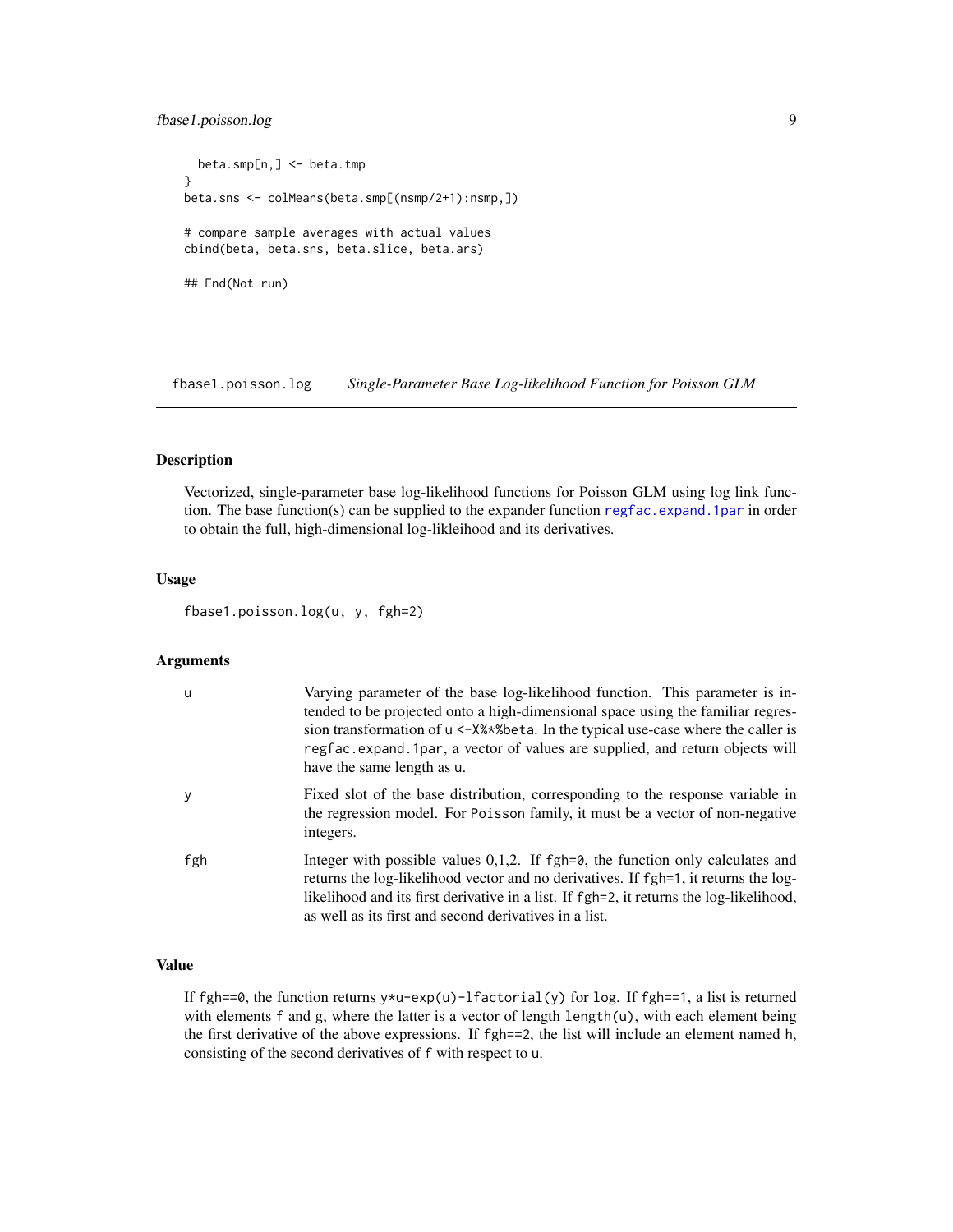In all base log-likelihood functions, we have dropped any additive terms that are independent of the distribution parameter, e.g. constant terms or those terms that are dependent on the response variable only. This is done for computational efficiency. Therefore, these functions cannot be used to obtain the absolute values of log-likelihood functions but only in the context of optimization and/or sampling. Users can write thin wrappers around these functions to add the constant terms to the function value. (Derivatives do not need correction. For Poisson family, the lfactorial(y) term is dropped.)

#### Author(s)

Alireza S. Mahani, Mansour T.A. Sharabiani

#### See Also

[regfac.expand.1par](#page-17-1)

#### Examples

```
## Not run:
library(sns)
library(MfUSampler)
# using the expander framework and base distributions to define
# log-likelihood function for Poisson regression
loglike.poisson <- function(beta, X, y, fgh) {
  regfac.expand.1par(beta, X, y, fbase1.poisson.log, fgh)
}
# generate data for Poisson regression
N < - 1000K < -5X \le - matrix(runif(N*K, min=-0.5, max=+0.5), ncol=K)
beta <- runif(K, min=-0.5, max=+0.5)
y <- rpois(N, lambda = exp(X%*%beta))
# obtaining glm coefficients for comparison
beta.glm <- glm(y~X-1, family="poisson")$coefficients
# mcmc sampling of log-likelihood
nsmp <- 100
# Slice Sampler (no derivatives needed)
beta.smp <- array(NA, dim=c(nsmp,K))
beta.tmp \leq rep(0,K)
for (n in 1:nsmp) {
  beta.tmp <- MfU.Sample(beta.tmp
    , f=loglike.poisson, X=X, y=y, fgh=0)
  beta.smp[n,] <- beta.tmp
}
beta.slice <- colMeans(beta.smp[(nsmp/2+1):nsmp,])
```
<span id="page-9-0"></span>

#### Note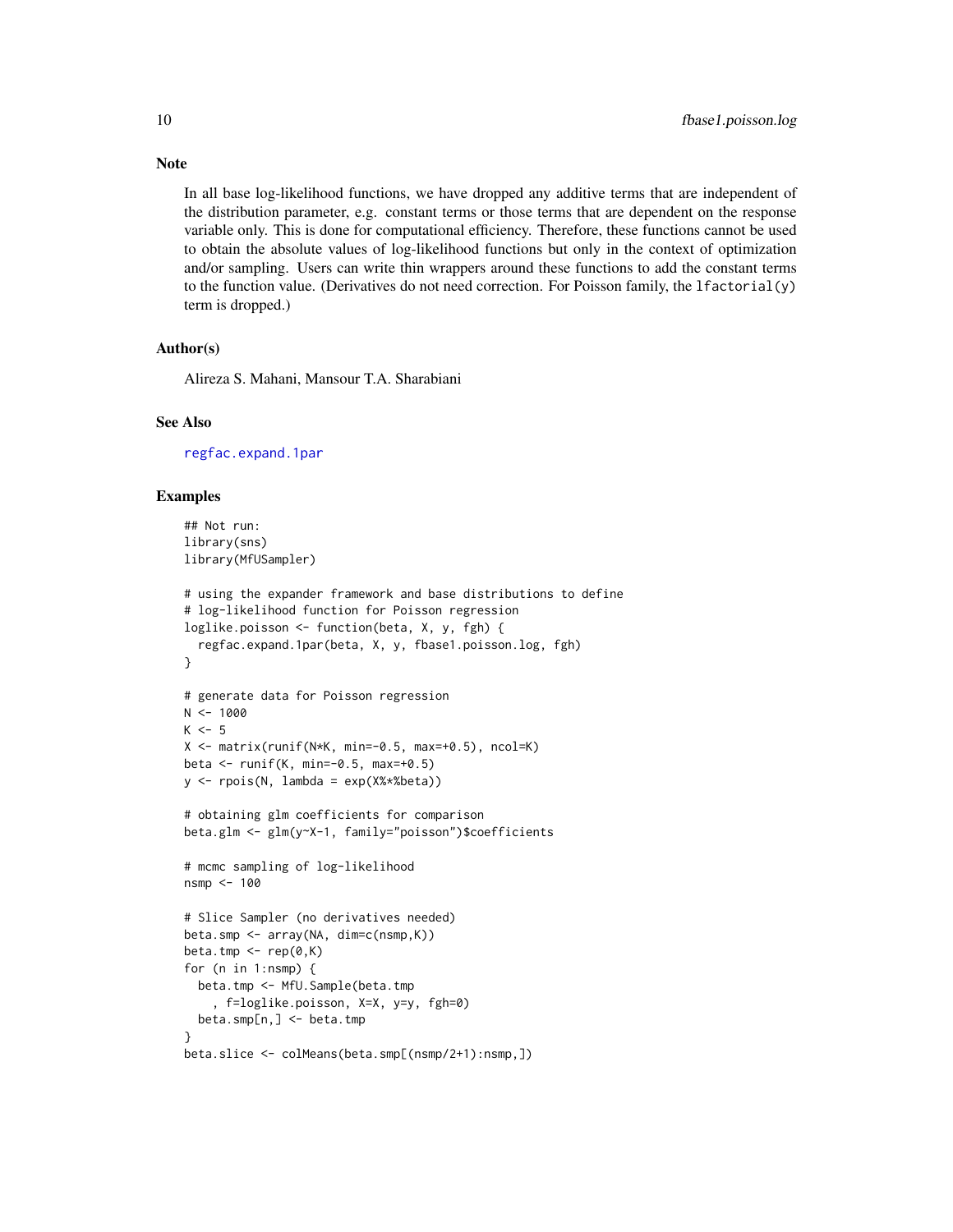```
# Adaptive Rejection Sampler
# (only first derivative needed)
beta.smp <- array(NA, dim=c(nsmp,K))
beta.tmp \leq rep(0,K)
for (n in 1:nsmp) {
  beta.tmp <- MfU.Sample(beta.tmp, uni.sampler="ars"
    , f=function(beta, X, y, grad) {
        if (grad)
          loglike.poisson(beta, X, y, fgh=1)$g
        else
          loglike.poisson(beta, X, y, fgh=0)
      }
    , X=X, y=y)
  beta.smp[n,] <- beta.tmp
}
beta.ars <- colMeans(beta.smp[(nsmp/2+1):nsmp,])
# SNS (Stochastic Newton Sampler)
# (both first and second derivative needed)
beta.smp <- array(NA, dim=c(nsmp,K))
beta.tmp \leq rep(0,K)
for (n in 1:nsmp) {
  beta.tmp <- sns(beta.tmp, fghEval=loglike.poisson, X=X, y=y, fgh=2, rnd = n>nsmp/4)
  beta.smp[n,] <- beta.tmp
}
beta.sns <- colMeans(beta.smp[(nsmp/2+1):nsmp,])
# compare results
cbind(beta.glm, beta.slice, beta.ars, beta.sns)
## End(Not run)
```
fbase2.gamma.log.log *Double-Parameter Base Log-likelihood Function for Gamma GLM*

#### Description

Vectorized, double-parameter base log-likelihood functions for Gamma GLM. The link functions map the mean and dispersion parameter to linear predictors. The base function can be supplied to the expander function [regfac.expand.2par](#page-19-1) in order to obtain the full, high-dimensional loglikleihood and its derivatives.

#### Usage

```
fbase2.gamma.log.log(u, v, y, fgh = 2)
```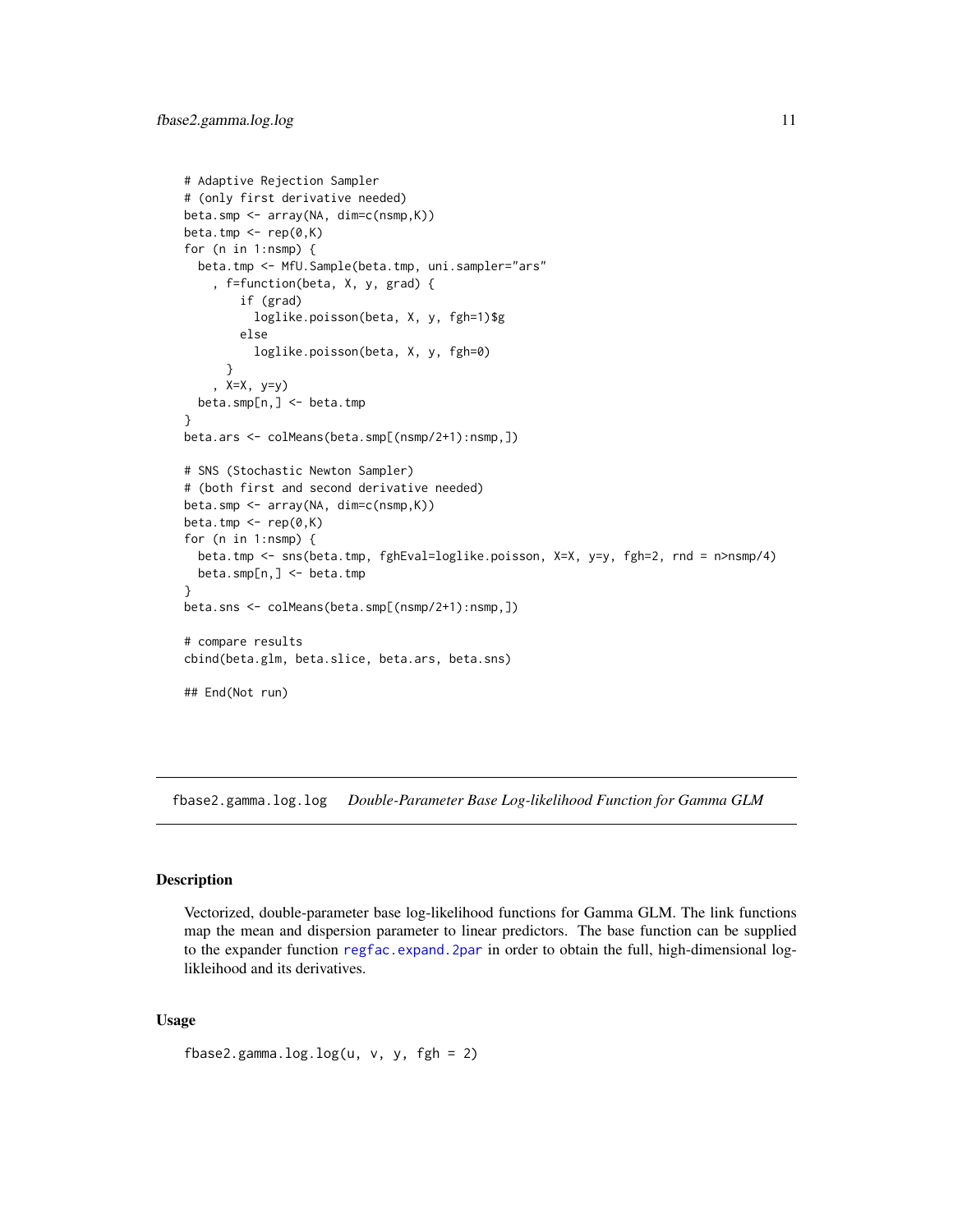#### Arguments

| u      | First parameter of the base log-likelihood function (usually the result of applying<br>a link function to distribution mean). This parameter is intended to be projected<br>onto a high-dimensional space using the familiar regression transformation of u<br><-X%*%beta. In the typical use-case where the caller is regfac.expand.2par,<br>a vector of values are supplied, and return objects will have the same length as<br>u or v.                           |
|--------|---------------------------------------------------------------------------------------------------------------------------------------------------------------------------------------------------------------------------------------------------------------------------------------------------------------------------------------------------------------------------------------------------------------------------------------------------------------------|
| $\vee$ | Second parameter of the base log-likelihood function (usually the result of ap-<br>plying a link function to distribution dispersion parameter). This parameter is<br>intended to be projected onto a high-dimensional space using the familiar regres-<br>sion transformation of $v < -Z$ %*%gamma. In the typical use-case where the caller<br>is regfac.expand.2par, a vector of values are supplied, and return objects will<br>have the same length as u or v. |
| y      | Fixed slot of the base distribution, corresponding to the response variable in the<br>regression model.                                                                                                                                                                                                                                                                                                                                                             |
| fgh    | Integer with possible values $0,1,2$ . If fgh= $\theta$ , the function only calculates and<br>returns the log-likelihood vector and no derivatives. If fgh=1, it returns the log-<br>likelihood and its first derivative in a list. If fgh=2, it returns the log-likelihood,<br>as well as its first and second derivatives in a list.                                                                                                                              |

#### Value

If fgh==0, the function returns  $-\exp(-v)*(u + y*\exp(-u) + v - \log(y)) - \log(y) - \log(g\text{amma}(\exp(-v))).$ If fgh==1, a list is returned with elements f and g, where f is the same object as in fgh== $\theta$  and  $g$  is a matrix of dimensions length(u)-by-2, with first column being the derivative of the above expression with respect to u, and the second column being the derivative of the above expression with respect to v. If fgh==2, the list will include an element named h, which is a matrix of dimensions length $(u)$ -by-3, with the first column being the second derivative of f with respect to u, the second column being the second derivative of f with respect to v, and the third column is the cross-derivative term, i.e. the derivative of f with respect to u and v.

#### Author(s)

Alireza S. Mahani, Mansour T.A. Sharabiani

#### See Also

regfac.expand.2par

#### Examples

```
## Not run:
# we use this library for univariate slice sampling
# of multivariate distributions
library(MfUSampler)
library(dglm)
```
# simulating data according to assumed generative model

# we assume log link functions for both mean and dispersion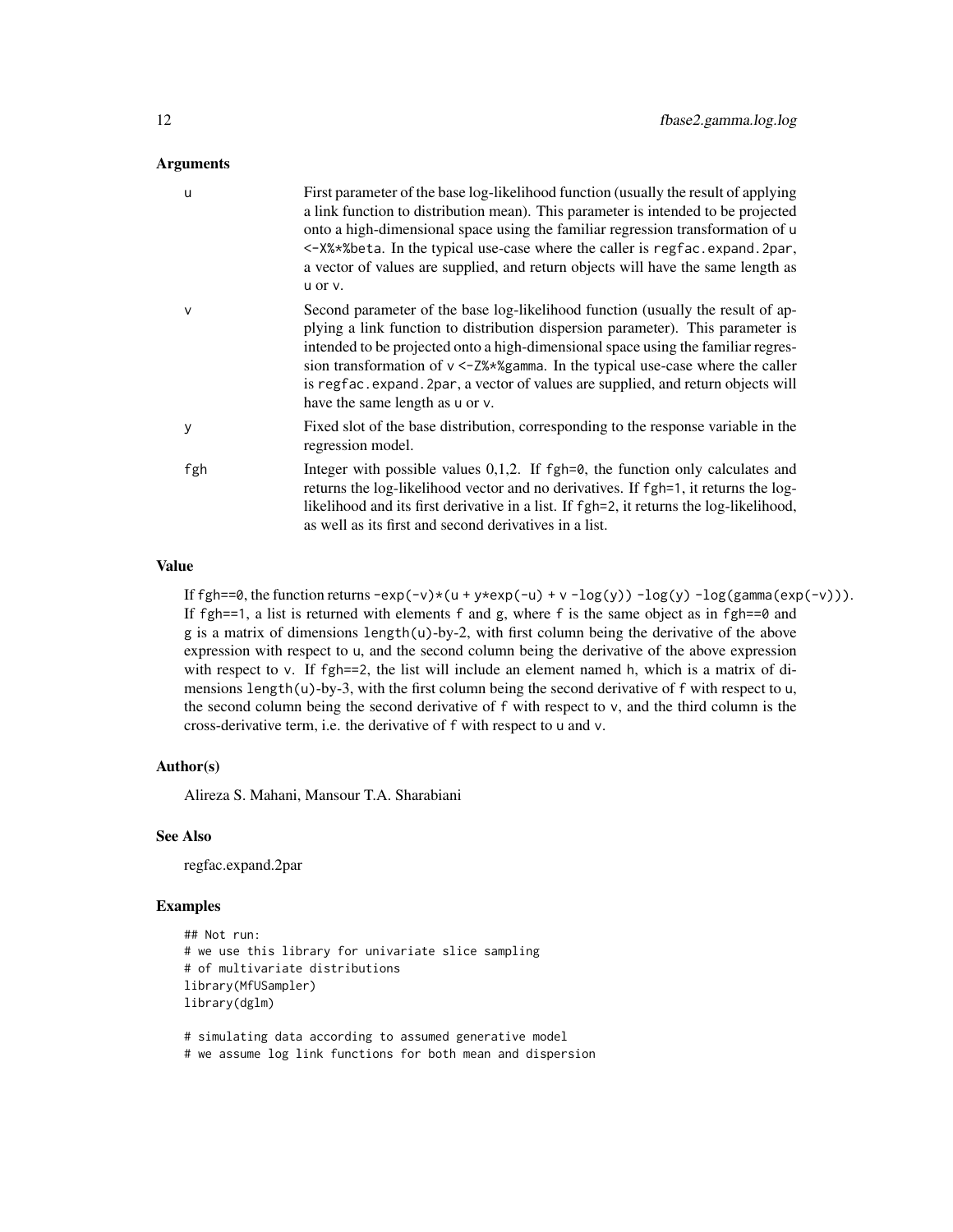```
# given variance function V(mu) = mu^2, we have:
# log(mu) = X%*%beta
# log(phi) = X%*%gamma
N < - 10000K < -5X \le cbind(1, matrix(runif(N*(K-1), min=-0.5, max=+0.5), ncol=K-1))
beta <- runif(K, min=0.0, max=+1.0)
gamma <- runif(K, min=0.0, max=+1.0)
shape.vec <- 1 / exp(X%*%gamma)
rate.vec <- 1 / exp(X%*%gamma + X%*%beta)
y <- rgamma(N, shape = shape.vec, rate = rate.vec)
# implied dispersion:
dispersion.vec <- 1 / shape.vec
# model estimation using dglm package
reg.dglm <- dglm(y~X-1, dformula = ~X-1, family=Gamma(link="log"), dlink = "log")
beta.dglm <- reg.dglm$coefficients
gamma.dglm <- reg.dglm$dispersion.fit$coefficients
# model estimation using RegressionFactory
# (with univariate slice sampling)
# defining the log-likelihood using the expander framework
# assumng same covariates for both slots, hence we set Z=X
# slice sampler does not need derivatives, hence we set fgh=0
loglike.gamma <- function(coeff, X, y) {
  regfac.expand.2par(coeff, X=X, Z=X, y=y, fbase2=fbase2.gamma.log.log, fgh=0)
}
nsmp <- 100
coeff.smp <- array(NA, dim=c(nsmp, 2*K))
coeff.tmp <- rep(0.1, 2*K)
for (n in 1:nsmp) {
  coeff.tmp <- MfU.Sample(coeff.tmp, f=loglike.gamma, X=X, y=y)
  coeff.smp[n,] <- coeff.tmp
}
beta.slice <- colMeans(coeff.smp[(nsmp/2+1):nsmp, 1:K])
gamma.slice <- colMeans(coeff.smp[(nsmp/2+1):nsmp, K+1:K])
# compare results
cbind(beta.dglm, beta.slice)
cbind(gamma.dglm, gamma.slice)
## End(Not run)
```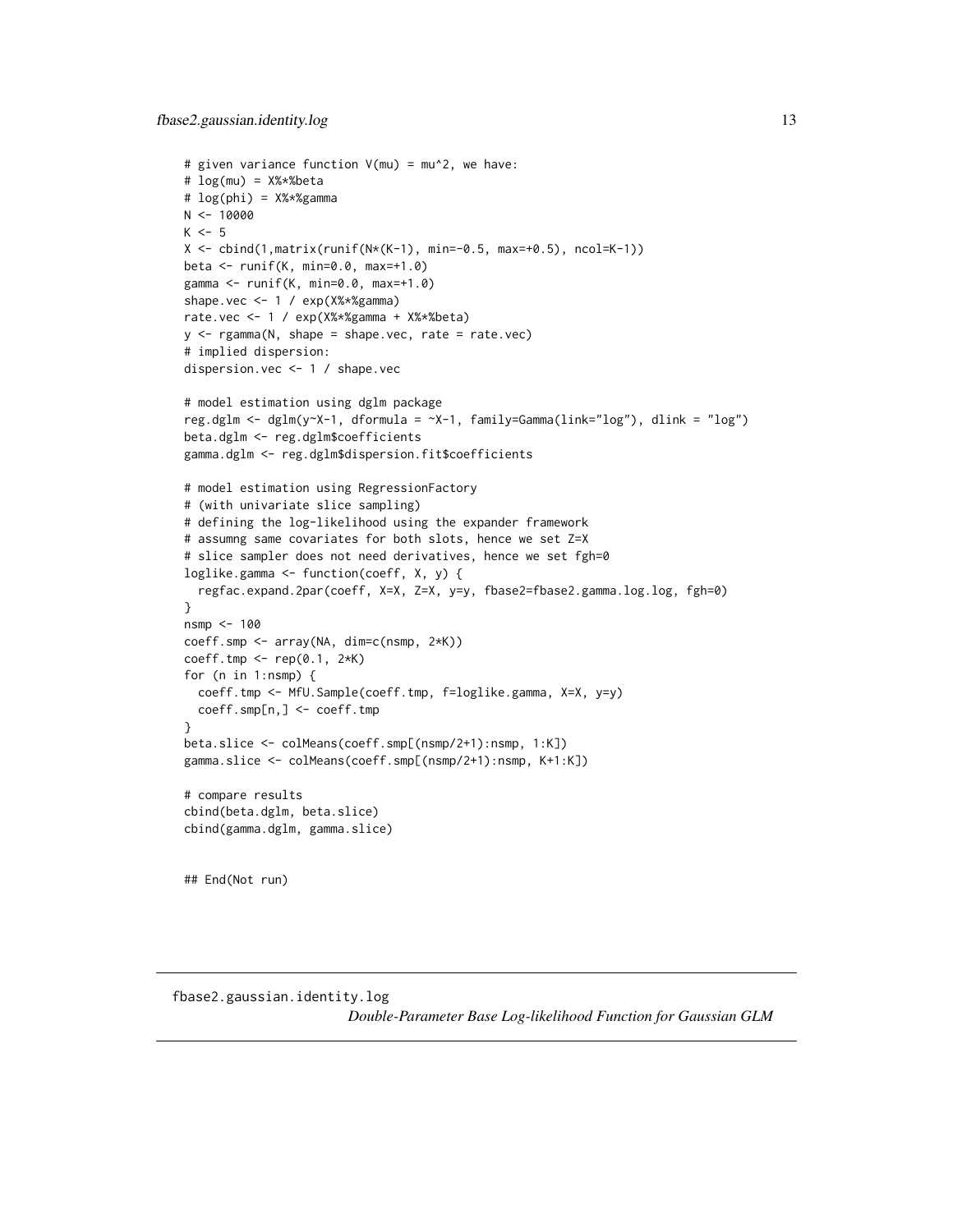#### <span id="page-13-0"></span>**Description**

Vectorized, double-parameter base log-likelihood functions for Gaussian GLM. The link functions map the mean and variance to linear predictors. The base function can be supplied to the expander function [regfac.expand.2par](#page-19-1) in order to obtain the full, high-dimensional log-likleihood and its derivatives.

#### Usage

fbase2.gaussian.identity.log(u,  $v$ ,  $y$ , fgh = 2)

#### Arguments

| $\mathbf u$  | First parameter of the base log-likelihood function (usually the mean). This pa-<br>rameter is intended to be projected onto a high-dimensional space using the fa-<br>miliar regression transformation of u <- X% * % beta. In the typical use-case where<br>the caller is regfac.expand.1par, a vector of values are supplied, and return<br>objects will have the same length as u. |
|--------------|----------------------------------------------------------------------------------------------------------------------------------------------------------------------------------------------------------------------------------------------------------------------------------------------------------------------------------------------------------------------------------------|
| $\mathsf{v}$ | Second parameter of the base log-likelihood function (usually the mean). This<br>parameter is intended to be projected onto a high-dimensional space using the<br>familiar regression transformation of $v < -2\%*\%$ gamma. In the typical use-case<br>where the caller is regfac.expand.1par, a vector of values are supplied, and<br>return objects will have the same length as u. |
| y            | Fixed slot of the base distribution, corresponding to the response variable in the<br>regression model. For binomial family, it must be an integer vector with values<br>between 0 and n.                                                                                                                                                                                              |
| fgh          | Integer with possible values $0,1,2$ . If fgh= $\theta$ , the function only calculates and<br>returns the log-likelihood vector and no derivatives. If fgh=1, it returns the log-<br>likelihood and its first derivative in a list. If fgh=2, it returns the log-likelihood,<br>as well as its first and second derivatives in a list.                                                 |

#### Value

If fgh==0, the function returns  $-0.5*(v + \exp(-v)*(u-y)*(u-y))$  (ignoring additive terms that are independent of  $u, v$ ). It will therefore be of the same length as u. If  $fgh == 1$ , a list is returned with elements f and g, where f is the same object as in fgh==1 and g is a matrix of dimensions length $(u)$ -by-2, with first column being the derivative of the above expression with respect to u, and the second column being the derivative of the above expression with respect to  $v$ . If  $fgh==2$ , the list will include an element named h, which is a matrix of dimensions length(u)-by-3, with the first column being the second derivative of f with respect to u, the second column being the second derivative of  $f$  with respect to  $v$ , and the third column is the cross-derivative term, i.e. the derivative of f with respect to u and v.

#### Author(s)

Alireza S. Mahani, Mansour T.A. Sharabiani

#### See Also

regfac.expand.2par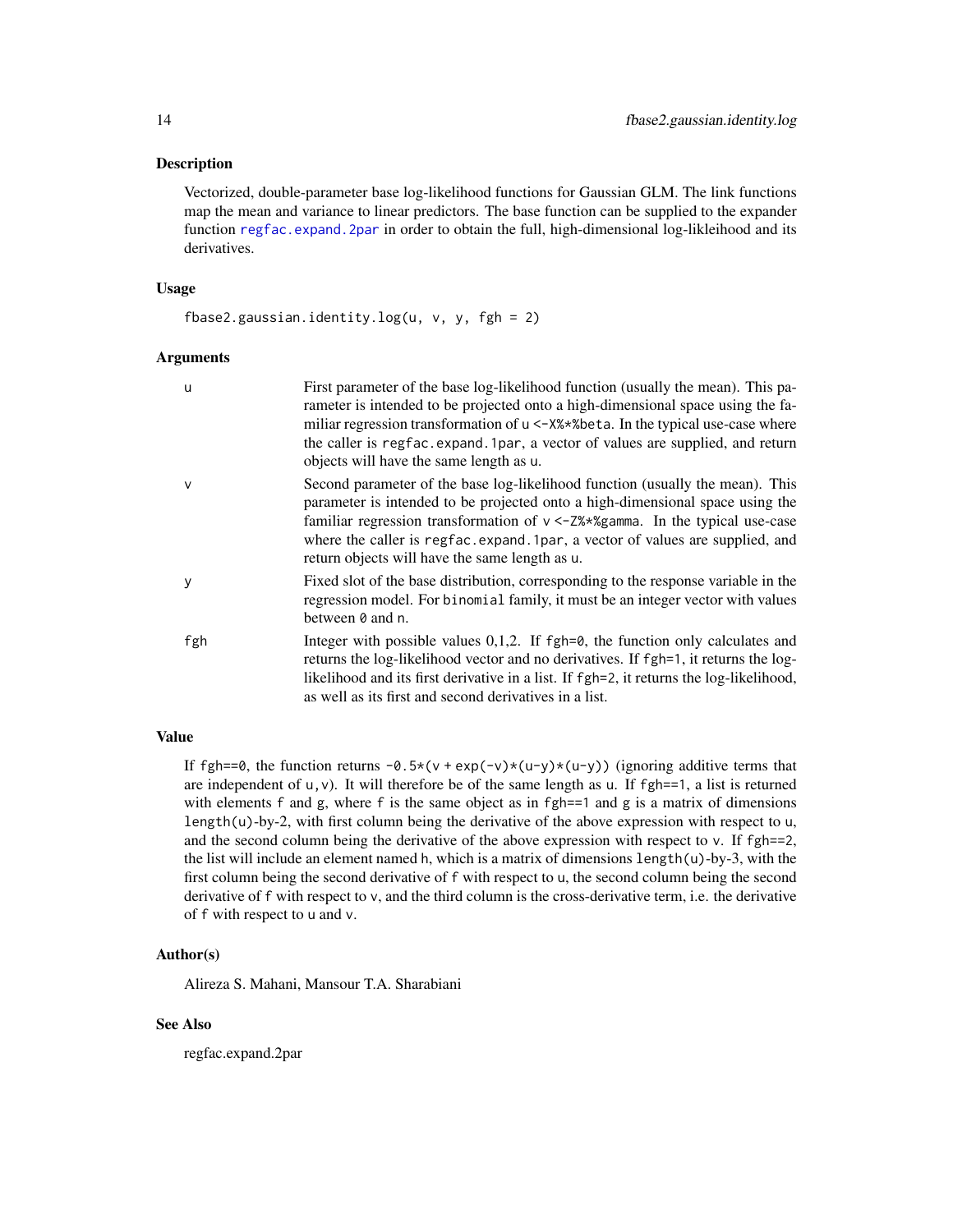```
## Not run:
library(sns)
library(MfUSampler)
library(dglm)
# defining log-likelihood function
# vd==FALSE leads to constant-dispersion model (ordinary linear regression)
# while vd==TRUE produces varying-dispersion model
loglike.linreg <- function(coeff, X, y, fgh, block.diag = F, vd = F) {
  if (vd) regfac.expand.2par(coeff = coeff, X = X, Z = X, y = y, fbase2 = fbase2.gaussian.identity.log, fgh = fgh, block.diag = block.diag)
  else regfac.expand.2par(coeff = coeff, X = X, y = y, fbase2 = fbase2.gaussian.identity.log, fgh = fgh, block.diag = block.diag)
}
# simulating data according to generative model
N <- 1000 # number of observations
K <- 5 # number of covariates
X \leq - matrix(runif(N*K, min=-0.5, max=+0.5), ncol=K)
beta <- runif(K, min=-0.5, max=+0.5)
gamma \le runif(K, min=-0.5, max=+0.5)
mean.vec <- X%*%beta
sd.vec <- exp(X%*%gamma)
y <- rnorm(N, mean.vec, sd.vec)
# constant-dispersion model
# estimation using glm
est.glm \leftarrow lm(y \simX-1)
beta.glm <- est.glm$coefficients
sigma.glm <- summary(est.glm)$sigma
# estimation using RegressionFactory
# (we set rnd=F in sns to allow for better comparison with glm)
nsmp <- 20
coeff.smp <- array(NA, dim=c(nsmp, K+1))
coeff.\text{tmp} \leq -\text{rep}(0, K+1)for (n in 1:nsmp) {
  coeff.tmp <- sns(coeff.tmp, fghEval=loglike.linreg
    , X=X, y=y, fgh=2, block.diag = F, vd = F, rnd = F)
  coeff.smp[n,] <- coeff.tmp
}
beta.regfac.cd <- colMeans(coeff.smp[(nsmp/2+1):nsmp, 1:K])
sigma.regfac.cd <- sqrt(exp(mean(coeff.smp[(nsmp/2+1):nsmp, K+1])))
# comparing glm and RegressionFactory results
# beta's must match exactly between glm and RegressionFactory
cbind(beta, beta.glm, beta.regfac.cd)
# sigma's won't match exactly
cbind(mean(sd.vec), sigma.glm, sigma.regfac.cd)
# varying-dispersion model
# estimation using dglm
est.dglm <- dglm(y~X-1, dformula = -x-1, family = "gaussian", dlink = "log")
```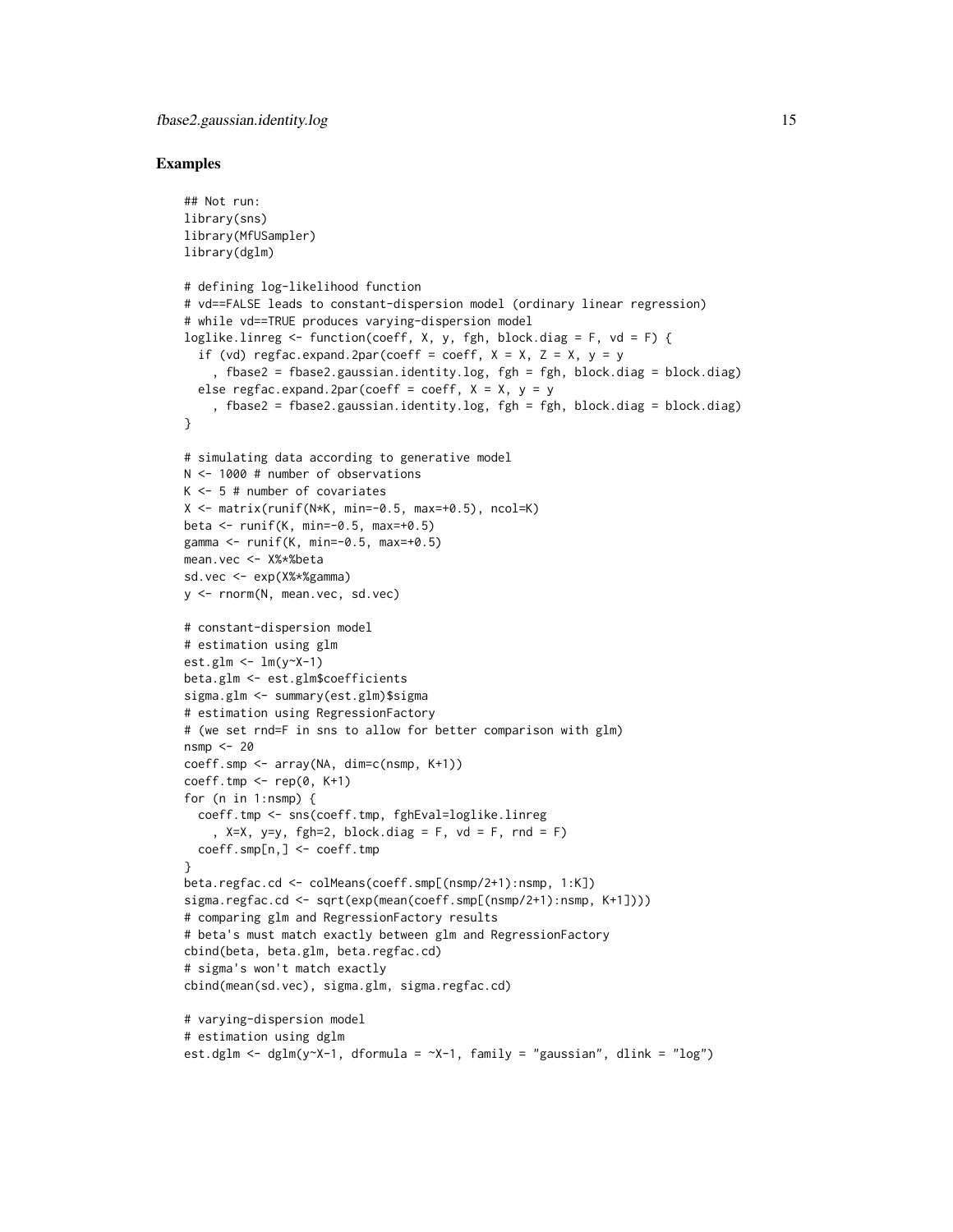```
beta.dglm <- est.dglm$coefficients
gamma.dglm <- est.dglm$dispersion.fit$coefficients
# estimation using RegressionFactory
coeff.smp <- array(NA, dim=c(nsmp, 2*K))
coeff.tmp <- rep(0, 2*K)
for (n in 1:nsmp) {
  coeff.tmp <- sns(coeff.tmp, fghEval=loglike.linreg
    , X=X, y=y, fgh=2, block.diag = F, vd = T, rnd = F)
  coeff.smp[n,] <- coeff.tmp
}
beta.regfac.vd <- colMeans(coeff.smp[(nsmp/2+1):nsmp, 1:K])
gamma.regfac.vd <- colMeans(coeff.smp[(nsmp/2+1):nsmp, K+1:K])
# comparing dglm and RegressionFactory results
# neither beta's nor gamma's will match exactly
cbind(beta, beta.dglm, beta.regfac.vd)
cbind(gamma, gamma.dglm, gamma.regfac.vd)
```
## End(Not run)

fbase2.inverse.gaussian.log.log

*Double-Parameter Base Log-likelihood Function for Inverse-Gaussian GLM*

#### Description

Vectorized, double-parameter base log-likelihood functions for Inverse-Gaussian GLM. The link functions map the mean and dispersion parameter to linear predictors. The base function can be supplied to the expander function [regfac.expand.2par](#page-19-1) in order to obtain the full, high-dimensional log-likleihood and its derivatives.

#### Usage

fbase2.inverse.gaussian.log.log(u,  $v$ ,  $y$ , fgh = 2)

have the same length as u or v.

#### Arguments

| u | First parameter of the base log-likelihood function (usually the result of applying                  |
|---|------------------------------------------------------------------------------------------------------|
|   | a link function to distribution mean). This parameter is intended to be projected                    |
|   | onto a high-dimensional space using the familiar regression transformation of u                      |
|   | <- X% * % beta. In the typical use-case where the caller is regfac. expand. 2par,                    |
|   | a vector of values are supplied, and return objects will have the same length as                     |
|   | u or v.                                                                                              |
| ν | Second parameter of the base log-likelihood function (usually the result of ap-                      |
|   | plying a link function to distribution dispersion parameter). This parameter is                      |
|   | intended to be projected onto a high-dimensional space using the familiar regres-                    |
|   | sion transformation of $v < -2\frac{8}{2}\frac{8}{2}$ amma. In the typical use-case where the caller |
|   | is regfac.expand.2par, a vector of values are supplied, and return objects will                      |

<span id="page-15-0"></span>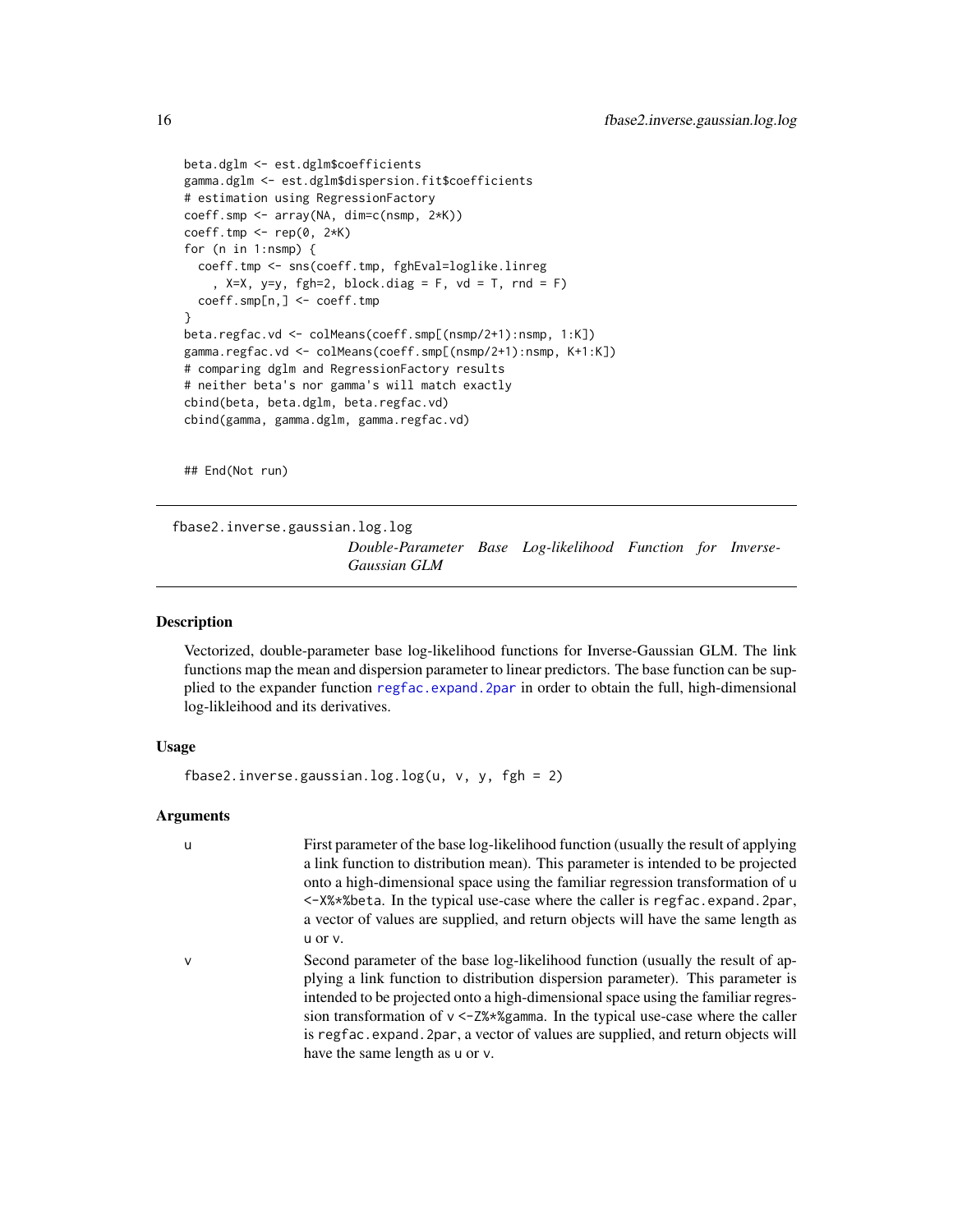| <b>y</b> | Fixed slot of the base distribution, corresponding to the response variable in the<br>regression model.                                                                                                                                                                                                                       |
|----------|-------------------------------------------------------------------------------------------------------------------------------------------------------------------------------------------------------------------------------------------------------------------------------------------------------------------------------|
| fgh      | Integer with possible values $0,1,2$ . If fgh=0, the function only calculates and<br>returns the log-likelihood vector and no derivatives. If fgh=1, it returns the log-<br>likelihood and its first derivative in a list. If fgh=2, it returns the log-likelihood,<br>as well as its first and second derivatives in a list. |

#### Value

If fgh==0, the function returns  $-v/2 -0.5$ \*exp(-v-2\*u)\*(y -exp(u))^2/y. If fgh==1, a list is returned with elements f and g, where f is the same object as in fgh==0 and g is a matrix of dimensions length $(u)$ -by-2, with first column being the derivative of the above expression with respect to u, and the second column being the derivative of the above expression with respect to v. If  $fgh==2$ , the list will include an element named h, which is a matrix of dimensions length $(u)$ -by-3, with the first column being the second derivative of f with respect to u, the second column being the second derivative of  $f$  with respect to  $v$ , and the third column is the cross-derivative term, i.e. the derivative of f with respect to u and v.

#### Author(s)

Alireza S. Mahani, Mansour T.A. Sharabiani

#### See Also

regfac.expand.2par

```
## Not run:
# we use this library for univariate slice sampling
# of multivariate distributions
library(MfUSampler)
library(dglm)
# simulating data according to assumed generative model
# we assume log link functions for both mean and dispersion
# (shape parameter is inverse of dispersion)
N < - 10000K < -5X \le - \text{cbind}(1, \text{matrix}(\text{runif}(N*(K-1), \text{min}=-0.5, \text{max}+0.5), \text{ncol}=(K-1))beta <- runif(K, min=-0.5, max=+0.5)
gamma <- runif(K, min=-0.5, max=+0.5)
mean.vec <- exp(X %*% beta)
dispersion.vec <- exp(X %*% gamma)
y <- rinvgauss(N, mean = mean.vec, dispersion = dispersion.vec)
# model estimation using dglm package
reg.dglm <- dglm(y~X-1, dformula = ~X-1, family=inverse.gaussian(link="log"), dlink = "log")
beta.dglm <- reg.dglm$coefficients
```

```
gamma.dglm <- reg.dglm$dispersion.fit$coefficients
```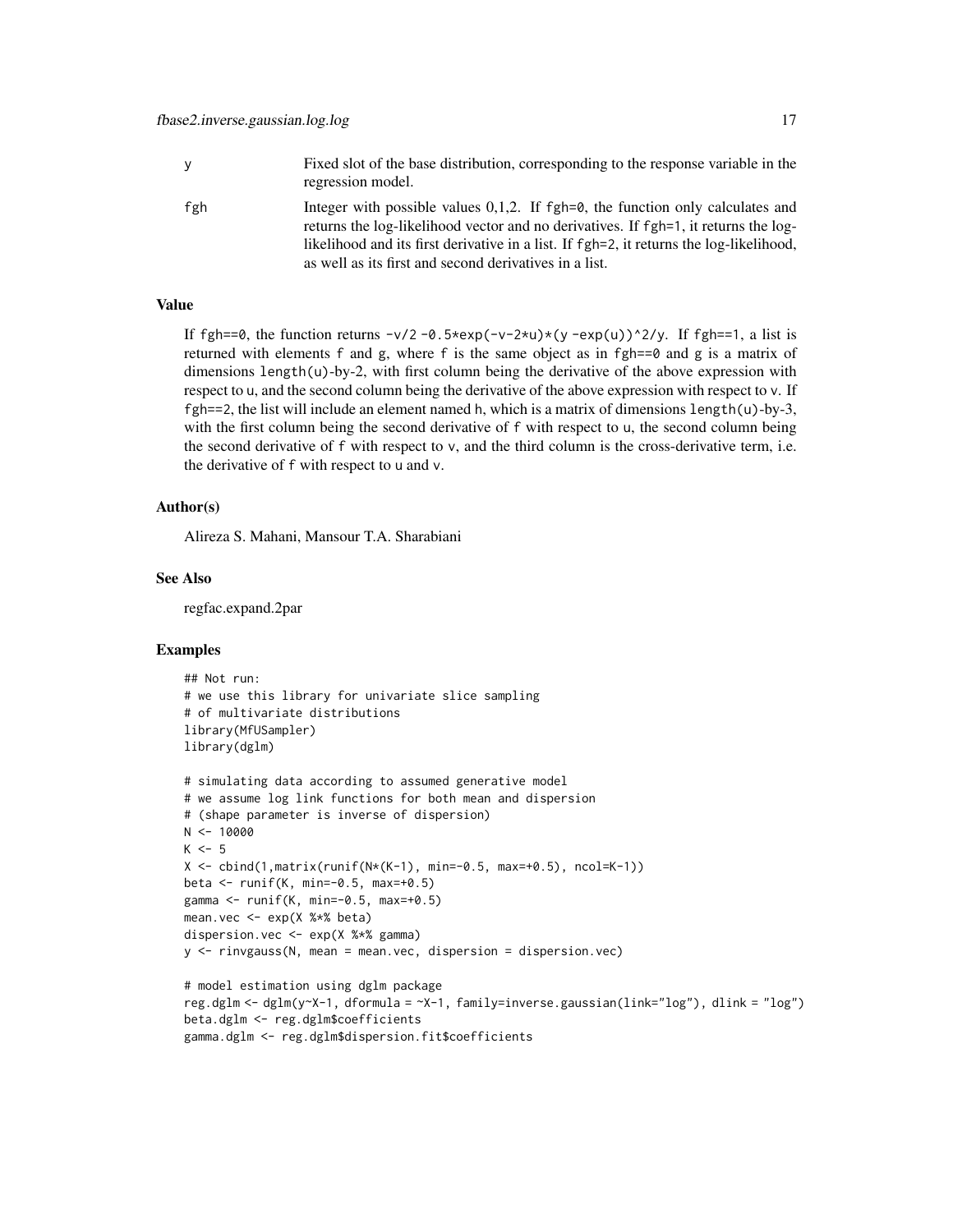```
# model estimation using RegressionFactory
# (with univariate slice sampling)
# defining the log-likelihood using the expander framework
# assumng same covariates for both slots, hence we set Z=X
# slice sampler does not need derivatives, hence we set fgh=0
loglike.inverse.gaussian <- function(coeff, X, y) {
 regfac.expand.2par(coeff, X=X, Z=X, y=y, fbase2=fbase2.inverse.gaussian.log.log, fgh=0)
}
nsmp <- 100
coeff.smp <- array(NA, dim=c(nsmp, 2*K))
coeff.tmp <- rep(0.1, 2*K)
for (n in 1:nsmp) {
  coeff.tmp <- MfU.Sample(coeff.tmp, f=loglike.inverse.gaussian, X=X, y=y)
  coeff.smp[n,] <- coeff.tmp
}
beta.slice <- colMeans(coeff.smp[(nsmp/2+1):nsmp, 1:K])
gamma.slice <- colMeans(coeff.smp[(nsmp/2+1):nsmp, K+1:K])
# compare results
cbind(beta.dglm, beta.slice)
cbind(gamma.dglm, gamma.slice)
## End(Not run)
```
<span id="page-17-1"></span>regfac.expand.1par *Expander Function for Single-Parameter Base Distributions*

#### Description

This function produces the full, high-dimensional gradient and Hessian from the base-distribution derivatives for linear transformations of the arguments of a single-parameter base distribution.

#### Usage

```
regfac.expand.1par(beta, X, y, fbase1, fgh=2, ...)
```
#### Arguments

| beta   | Vector of coefficients in the regression model.                                                                                                                                                                                       |
|--------|---------------------------------------------------------------------------------------------------------------------------------------------------------------------------------------------------------------------------------------|
| X      | Matrix of covariates in the regression model. Note that $ncol(X)$ must be equal<br>to length(beta).                                                                                                                                   |
| У      | Vector of response variable in the regression model. Note that $length(y)$ must<br>be equal to $nrow(X)$ .                                                                                                                            |
| fbase1 | Base distribution function fbase1( $u, y, \ldots$ ) for the regression model. It must<br>return a list with elements f, g, h corresponding to the function and its first and<br>second derivatives relative to its first argument, u. |

<span id="page-17-0"></span>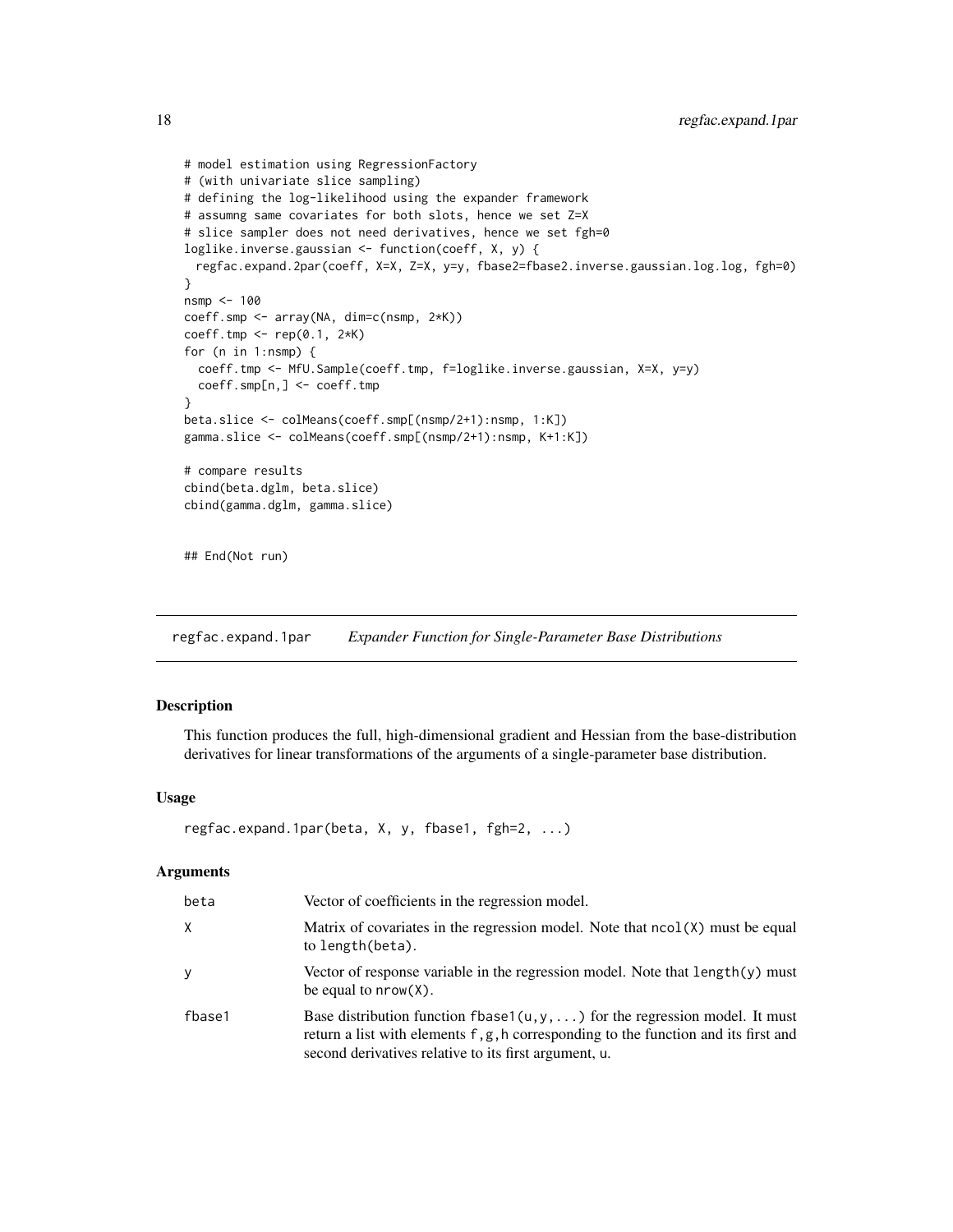<span id="page-18-0"></span>

| fgh                     | Integer with possible values $0,1,2$ . If fgh=0, the function only calculates and                        |
|-------------------------|----------------------------------------------------------------------------------------------------------|
|                         | returns the log-likelihood function. If fgh=1, it returns the log-likelihood and its                     |
|                         | gradient vector. If fgh=2, it returns the log-likelihood, the gradient vector and<br>the Hessian matrix. |
| $\cdot$ $\cdot$ $\cdot$ | Other parameters to be passed to fbase.                                                                  |

#### Value

A list with elements f,g,h corresponding to the function, gradient vector, and Hessian matrix of the function fbase(X%\*%beta,y), i.e. the base function fbase(u,y) projected onto the highdimensional space of beta through the linear transformation of its first argument (u <-X%\*%beta).

#### Author(s)

Alireza S. Mahani, Mansour T.A. Sharabiani

#### References

Mahani, Alireza S. and Sharabiani, Mansour T.A. (2013) *Metropolis-Hastings Sampling Using Multivariate Gaussian Tangents* <https://arxiv.org/pdf/1308.0657v1.pdf>

#### See Also

[regfac.expand.2par](#page-19-1)

## End(Not run)

```
## Not run:
library(sns)
# simulating logistic regression data
N <- 1000 # number of observations
K <- 10 # number of variables
X \leq - matrix(runif(N*K, min=-0.5, max=+0.5), ncol=K)
beta <- runif(K, min=-0.5, max=+0.5)
Xbeta <- X%*%beta
y <- 1*(runif(N)<1/(1+exp(-Xbeta)))
beta.est \leq rep(0,K)
# run sns in non-stochastic mode, i.e. Newton-Raphson optimization
for (i in 1:10) {
  beta.est <- sns(beta.est, regfac.expand.1par, rnd=F, X=X, y=y
    , fbase1=fbase1.binomial.logit)
}
# use glm to estimate beta and compare
beta.est.glm <- glm(y~X-1, family="binomial")$coefficients
cbind(beta.est, beta.est.glm)
```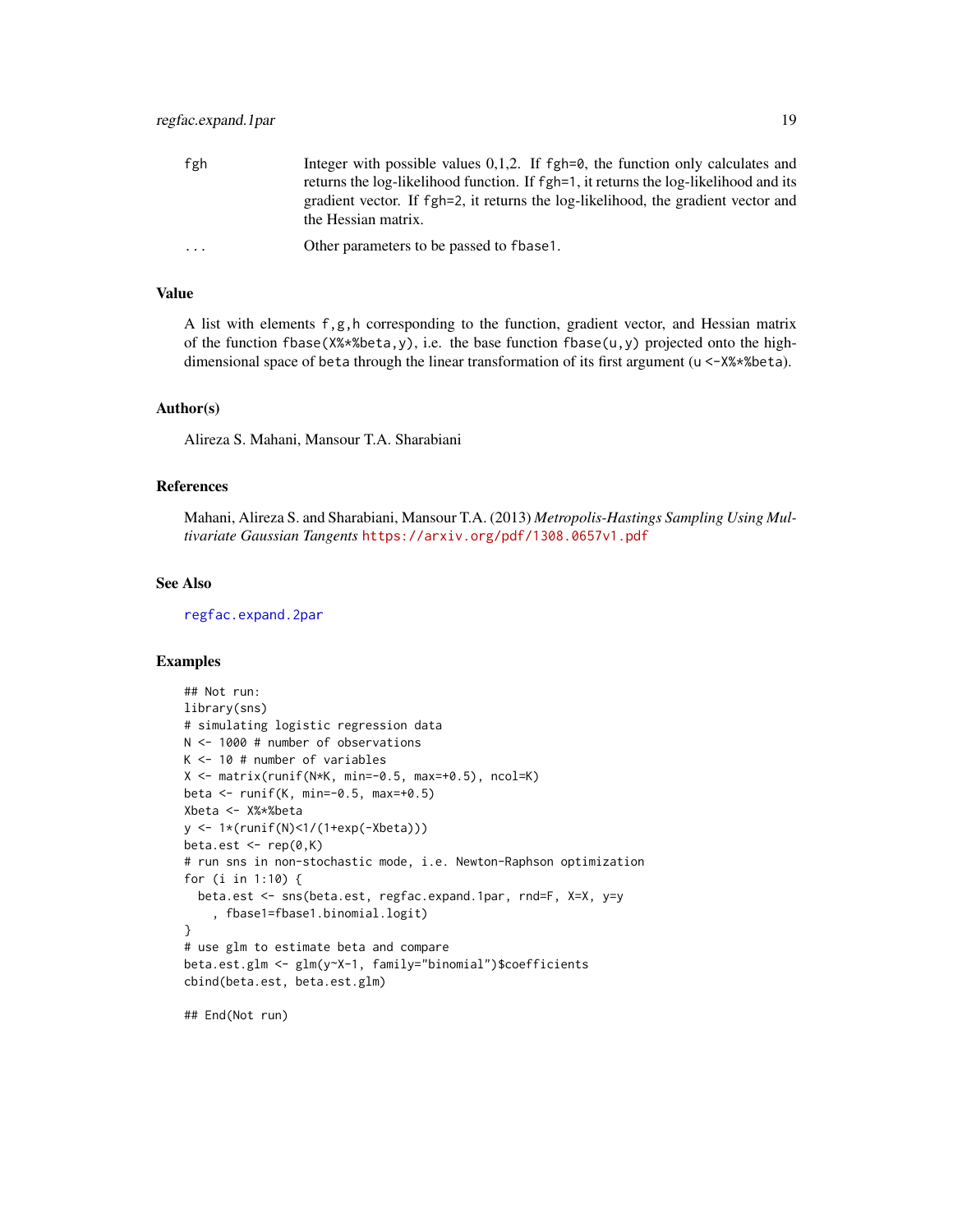<span id="page-19-1"></span><span id="page-19-0"></span>regfac.expand.2par *Expander Function for Two-Parameter Base Distributions*

#### Description

This function produces the full, high-dimensional gradient and Hessian from the base-distribution derivatives for linear transformations of the arguments of a two-parameter base distribution.

#### Usage

```
regfac.expand.2par(coeff, X, Z=matrix(1.0, nrow=nrow(X), ncol=1)
  , y, fbase2, fgh=2, block.diag=FALSE, ...)
```
#### Arguments

| coeff      | Vector of coefficients in the regression model. The first $ncol(X)$ elements cor-<br>respond to the first parameter of the base distribution $fbase2(u, v, y, \dots)$ , and<br>the next ncol(Z) elements corresponds to the second parameter of the base dis-<br>tribution $fbase2(u, v, y, \ldots)$ .                                                                                                                                                                                                                                                                                                                                                                                                                                                                                                                                                                                                            |
|------------|-------------------------------------------------------------------------------------------------------------------------------------------------------------------------------------------------------------------------------------------------------------------------------------------------------------------------------------------------------------------------------------------------------------------------------------------------------------------------------------------------------------------------------------------------------------------------------------------------------------------------------------------------------------------------------------------------------------------------------------------------------------------------------------------------------------------------------------------------------------------------------------------------------------------|
| Χ          | Matrix of covariates corresponding to the first parameter of the base distribution<br>fbase2(u,v,y,).                                                                                                                                                                                                                                                                                                                                                                                                                                                                                                                                                                                                                                                                                                                                                                                                             |
| Z          | Matrix of covariates corresponding to the second parameter of the base distri-<br>bution fbase2( $u, v, y, \ldots$ ). Default is a single column of 1's, corresponding<br>to an intercept-only model for the second parameter, i.e. assuming the second<br>parameter is constant across all observations. Note that nrow(Z) must be equal<br>to $nrow(X)$ .                                                                                                                                                                                                                                                                                                                                                                                                                                                                                                                                                       |
| У          | Vector of response variables. Note that $length(y)$ must be equal to $nrow(X)$ .                                                                                                                                                                                                                                                                                                                                                                                                                                                                                                                                                                                                                                                                                                                                                                                                                                  |
| fbase2     | Base distribution function fbase2( $u, v, y, \ldots$ ) for the regression model. It<br>must return a list with elements f, g, h corresponding to the function and its<br>first and second derivatives relative to its first two argument, u, v. The gra-<br>dient must be a matrix of dimensions $nrow(X)$ -by-2, where the first column<br>is the gradient of the log-likelihood function with respect to its first parame-<br>ter (fbase2_u), evaluated at each of the $nrow(X)$ observations, and the second<br>column is the gradient of the log-likelihood function with repsect to its sec-<br>ond parameter (fbase2_v), also evaluated at each observation point. Similarly,<br>the Hessian must be a matrix of dimensions $nrow(X)$ -by-3, with elements be-<br>ing equal to fbase2_uu, fbase2_vv and fbase2_uv evaluated at each observation<br>point (taking advantage of the Hessian being symmetric). |
| fgh        | Integer with possible values $0,1,2$ . If fgh=0, the function only calculates and<br>returns the log-likelihood function. If fgh=1, it returns the log-likelihood and its<br>gradient vector. If fgh=2, it returns the log-likelihood, the gradient vector and<br>the Hessian matrix.                                                                                                                                                                                                                                                                                                                                                                                                                                                                                                                                                                                                                             |
| block.diag | If TRUE, Hessian matrix is block-diagonalized by setting cross-terms between<br>beta and gamma to zero. This can be useful if the full - i.e. non-block-diagonalized<br>- Hessian is not negative definite, but block-diagonalization leads to definiteness.                                                                                                                                                                                                                                                                                                                                                                                                                                                                                                                                                                                                                                                      |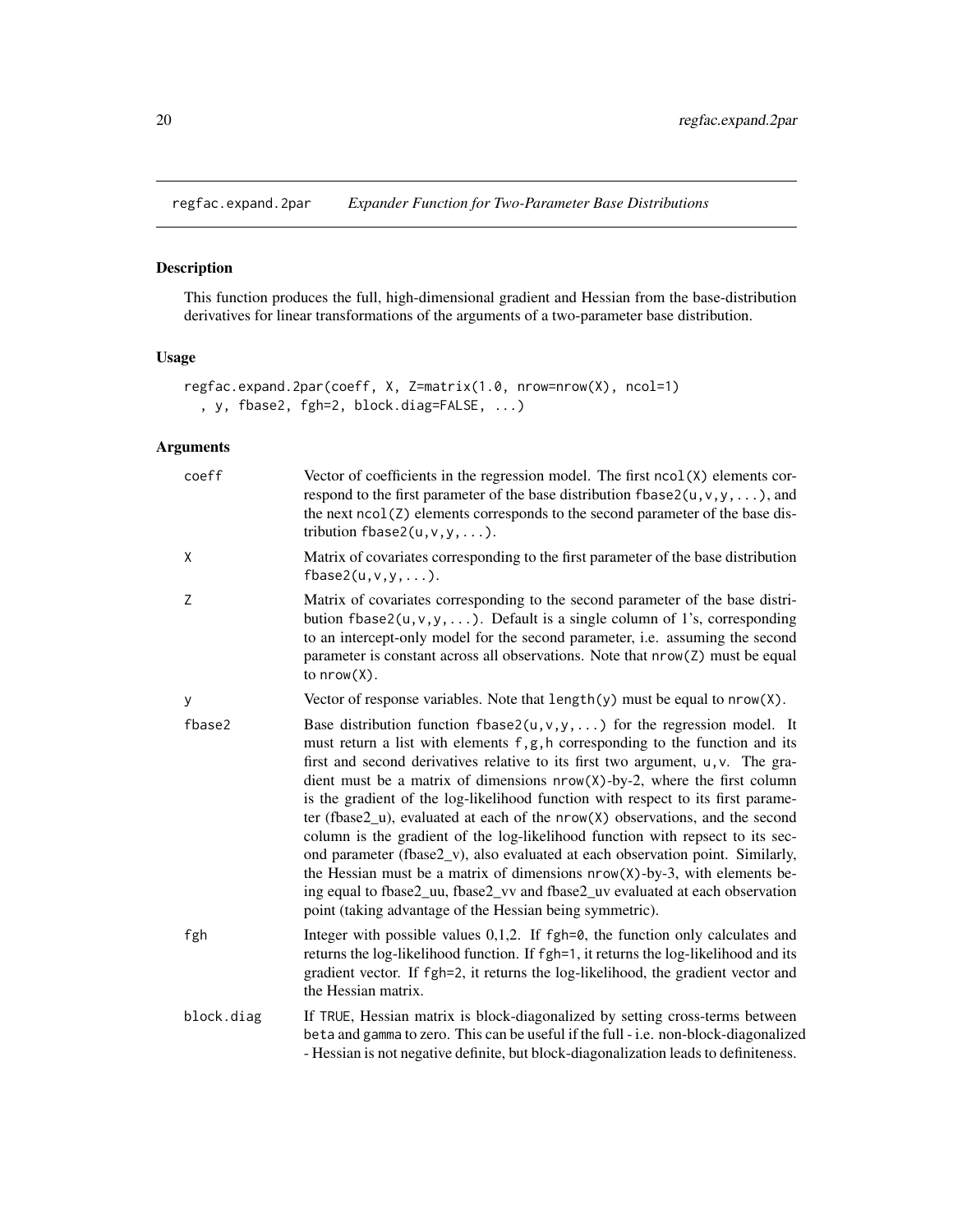If TRUE, third element of the Hessian of fbase is not needed and thus it can be vector of length 2 instead of 3.

<span id="page-20-0"></span>... Other arguments to be passed to fbase2.

#### Value

```
A list with elements f, g, h corresponding to the function, gradient vector, and Hessian matrix of the
function fbase2(X%*%beta,Z%*%gamma,y,...), where beta=coeff[1:ncol(X)] and gamma=coeff[ncol(X)+1:ncol(Z)].
(Derivatives are evaluated relative to coeff.) In other words, the base function fbase 2(u, v, y, \ldots)is projected onto the high-dimensional space of c(beta,gamma) through the linear transformations
of its first argument (u <-X%*%beta) and its second argument (v <-Z%*%gamma).
```
#### Author(s)

Alireza S. Mahani, Mansour T.A. Sharabiani

#### References

Mahani, Alireza S. and Sharabiani, Mansour T.A. (2013) *Metropolis-Hastings Sampling Using Multivariate Gaussian Tangents* <https://arxiv.org/pdf/1308.0657v1.pdf>

#### See Also

[regfac.expand.1par](#page-17-1)

```
## Not run:
library(dglm)
library(sns)
# defining log-likelihood function
loglike.linreg <- function(coeff, X, y) {
  regfac.expand.2par(coeff = coeff, X = X, Z = X, y = y, fbase2 = fbase2.gaussian.identity.log, fgh = 2, block.diag = T)
}
# simulating data according to generative model
N <- 1000 # number of observations
K <- 5 # number of covariates
X \leq - matrix(runif(N*K, min=-0.5, max=+0.5), ncol=K)
beta <- runif(K, min=-0.5, max=+0.5)
gamma <- runif(K, min=-0.5, max=+0.5)
mean.vec <- X%*%beta
sd.vec <- exp(X%*%gamma)
y <- rnorm(N, mean.vec, sd.vec)
# estimation using dglm
est.dglm <- dglm(y~X-1, dformula = -x-1, family = "gaussian", dlink = "log")
beta.dglm <- est.dglm$coefficients
gamma.dglm <- est.dglm$dispersion.fit$coefficients
```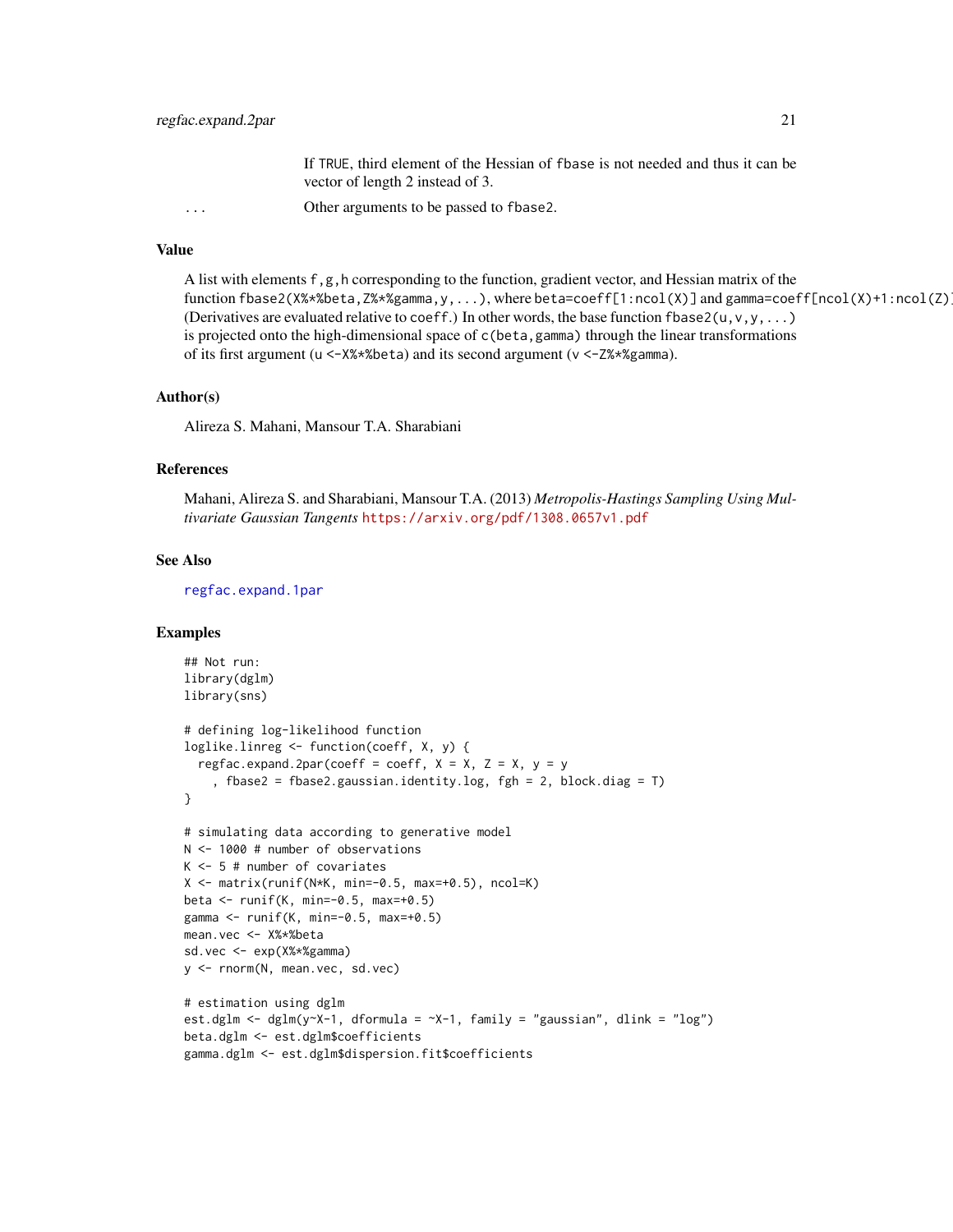```
# estimation using RegressionFactory
coeff.tmp \leftarrow rep(0, 2*K)for (n in 1:10) {
  coeff.tmp <- sns(coeff.tmp, fghEval=loglike.linreg
    , X=X, y=y, rnd = F)
}
beta.regfac.vd <- coeff.tmp[1:K]
gamma.regfac.vd <- coeff.tmp[K+1:K]
# comparing dglm and RegressionFactory results
# neither beta's nor gamma's will match exactly
cbind(beta.dglm, beta.regfac.vd)
cbind(gamma.dglm, gamma.regfac.vd)
## End(Not run)
```
regfac.merge *Utility Function for Adding Two Functions and Their Derivatives*

#### Description

Combining two log-density functions by adding the corresponding elements of their lists (function, gradient, Hessian). This can be useful, e.g. in combining the likelihood and the prior (in log domain) to form the posterior according to Bayes rule.

#### Usage

regfac.merge(fgh1, fgh2, fgh = 2)

#### Arguments

| fgh1 | First log-density list, containing elements f, g and h, corresponding to log-<br>density function, its gradient vector, and its Hessian matrix.  |
|------|--------------------------------------------------------------------------------------------------------------------------------------------------|
| fgh2 | Second log-density list, containing elements f, g and h, corresponding to log-<br>density function, its gradient vector, and its Hessian matrix. |
| fgh  | Integer flag with possible values $\theta$ , 1, 2, indicating the maximum order of deriva-<br>tive to be returned.                               |

#### Value

If fgh==0, fgh1+fgh2 is returned. Otherwise, a list is returned with elements f, g, and h, each of which is the sum of corresponding elements of fgh1 and fgh2 lists.

#### Author(s)

Alireza S. Mahani, Mansour T.A. Sharabiani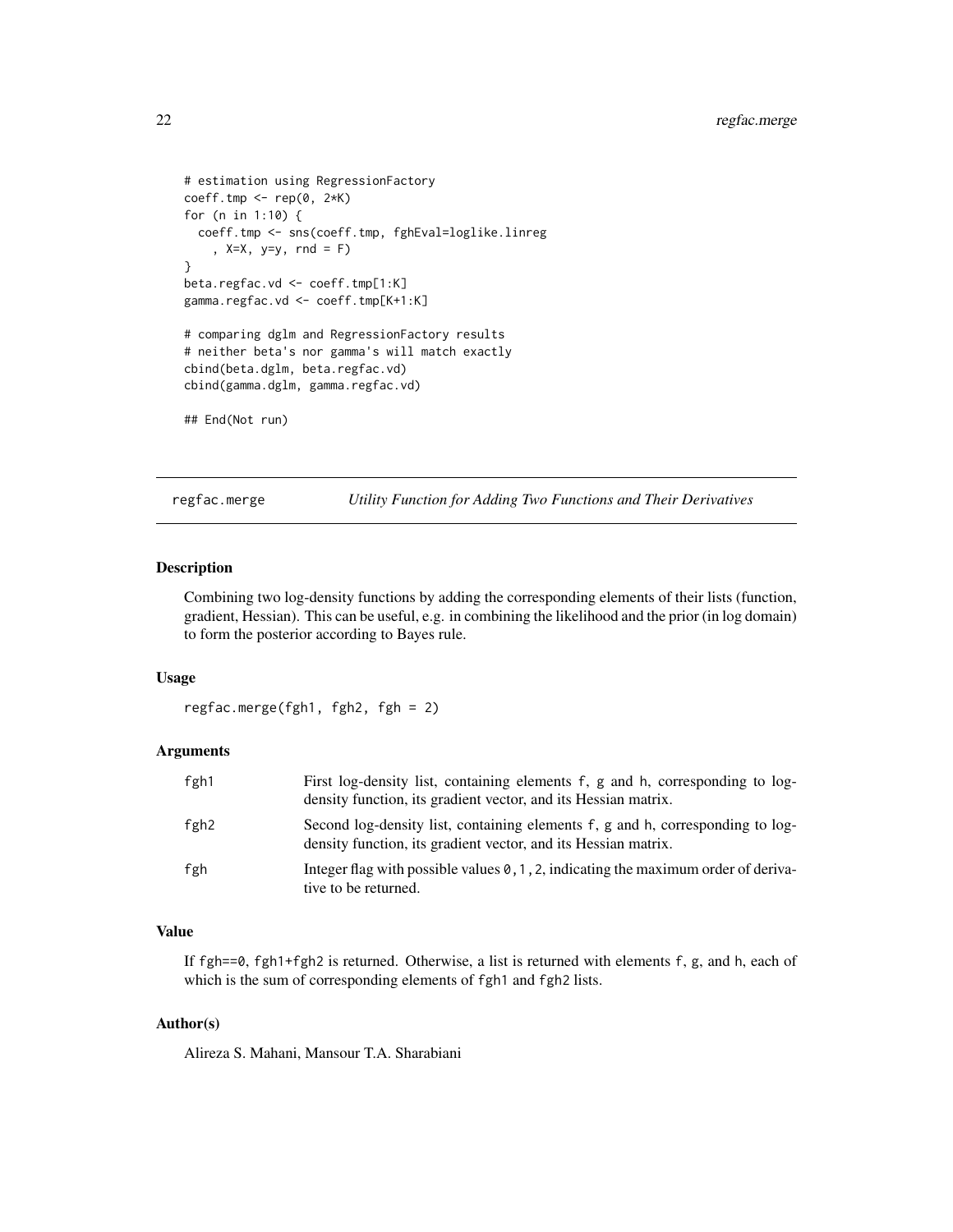#### regfac.merge 23

```
# constructing the log-posterior for Bayesian logistic regression
# log-likelihood
loglike.logistic <- function(beta, X, y, fgh) {
  regfac.expand.1par(beta, X, y, fbase1.binomial.logit, fgh, n=1)
}
# log-prior
logprior.logistic <- function(beta, mu.beta, sd.beta, fgh) {
  f <- sum(dnorm(beta, mu.beta, sd.beta, log=TRUE))
  if (fgh==0) return (f)
  g <- -(beta-mu.beta)/sd.beta^2
  if (fgh==1) return (list(f=f, g=g))
  #h <- diag(rep(-1/sd.beta^2,length(beta)))
  h <- diag(-1/sd.beta^2)
  return (list(f=f, g=g, h=h))
}
# adding log-likelihood and log-prior according to Bayes rule
logpost.logistic <- function(beta, X, y, mu.beta, sd.beta, fgh) {
  ret.loglike <- loglike.logistic(beta, X, y, fgh)
  ret.logprior <- logprior.logistic(beta, mu.beta, sd.beta, fgh)
  regfac.merge(ret.loglike,ret.logprior, fgh=fgh)
}
```